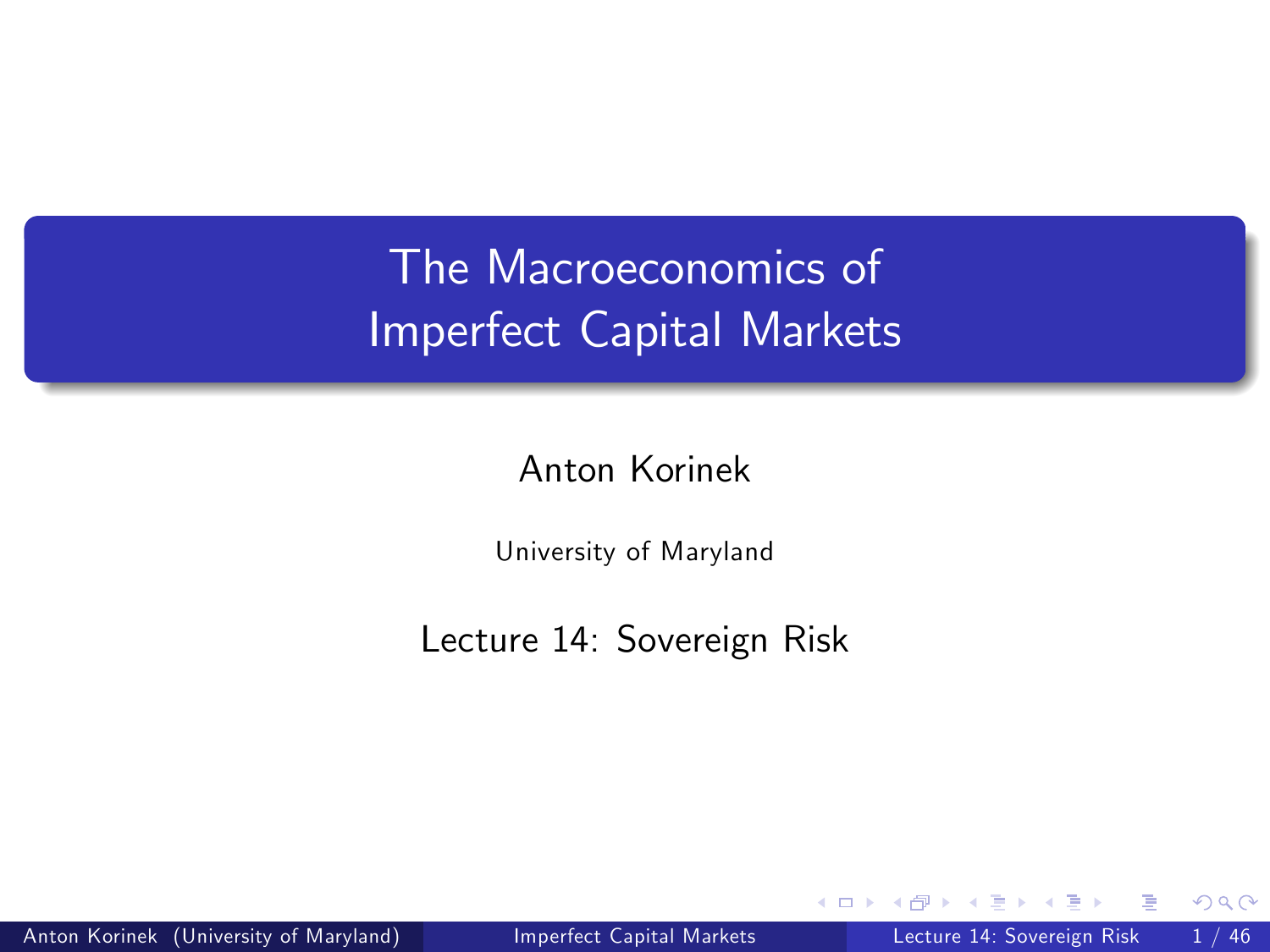#### Intertemporal budget constraint of government:



- is at the basic level an accounting identity
- is at the center of fierce political debates
- is subject to much "fiscal illusion"
- **•** provides a reality check to fiscal plans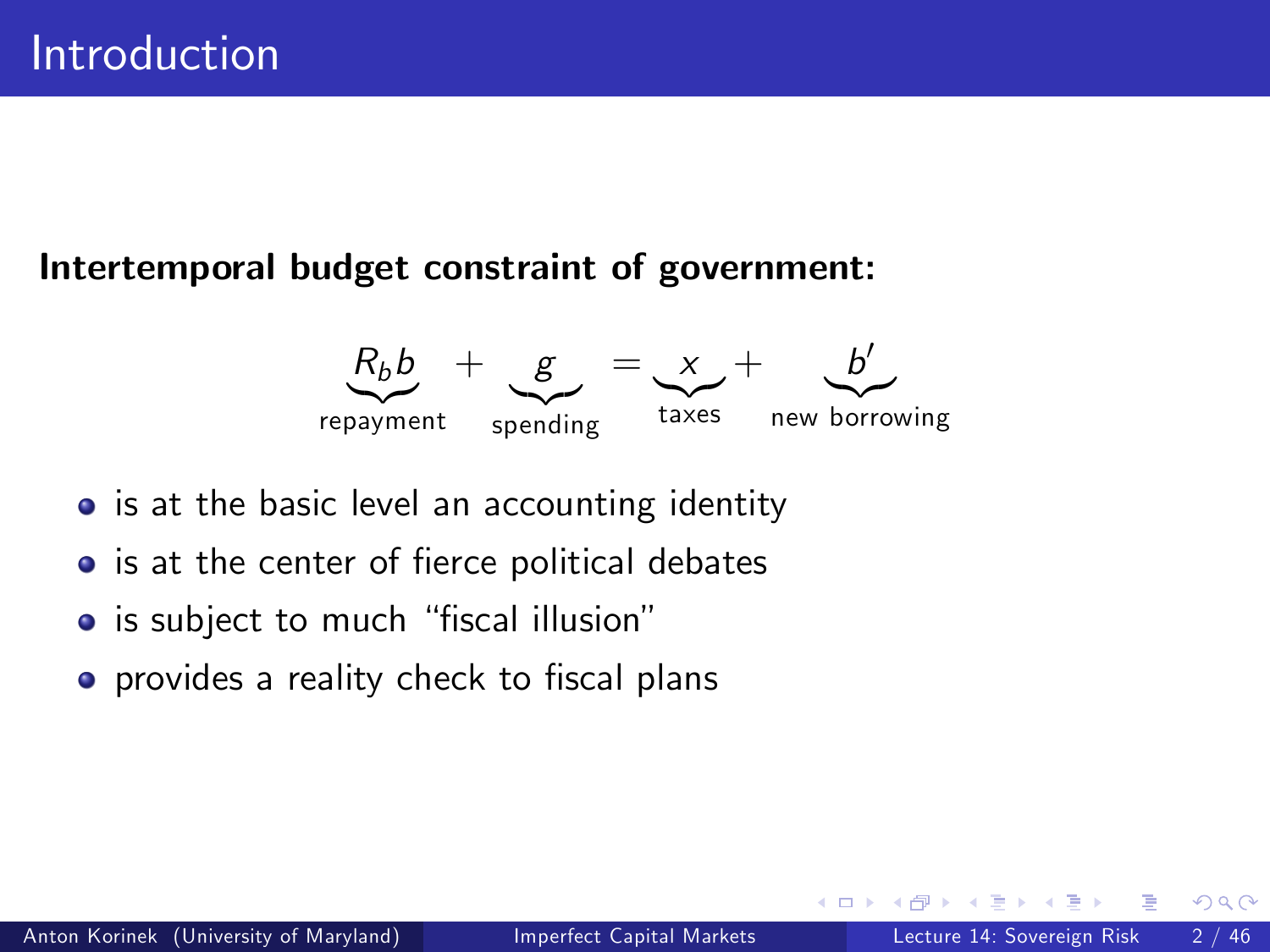### Introduction



Þ

Þ

**∢ □ ▶ ∢ ⑦** 

 $\rightarrow$ ×. э.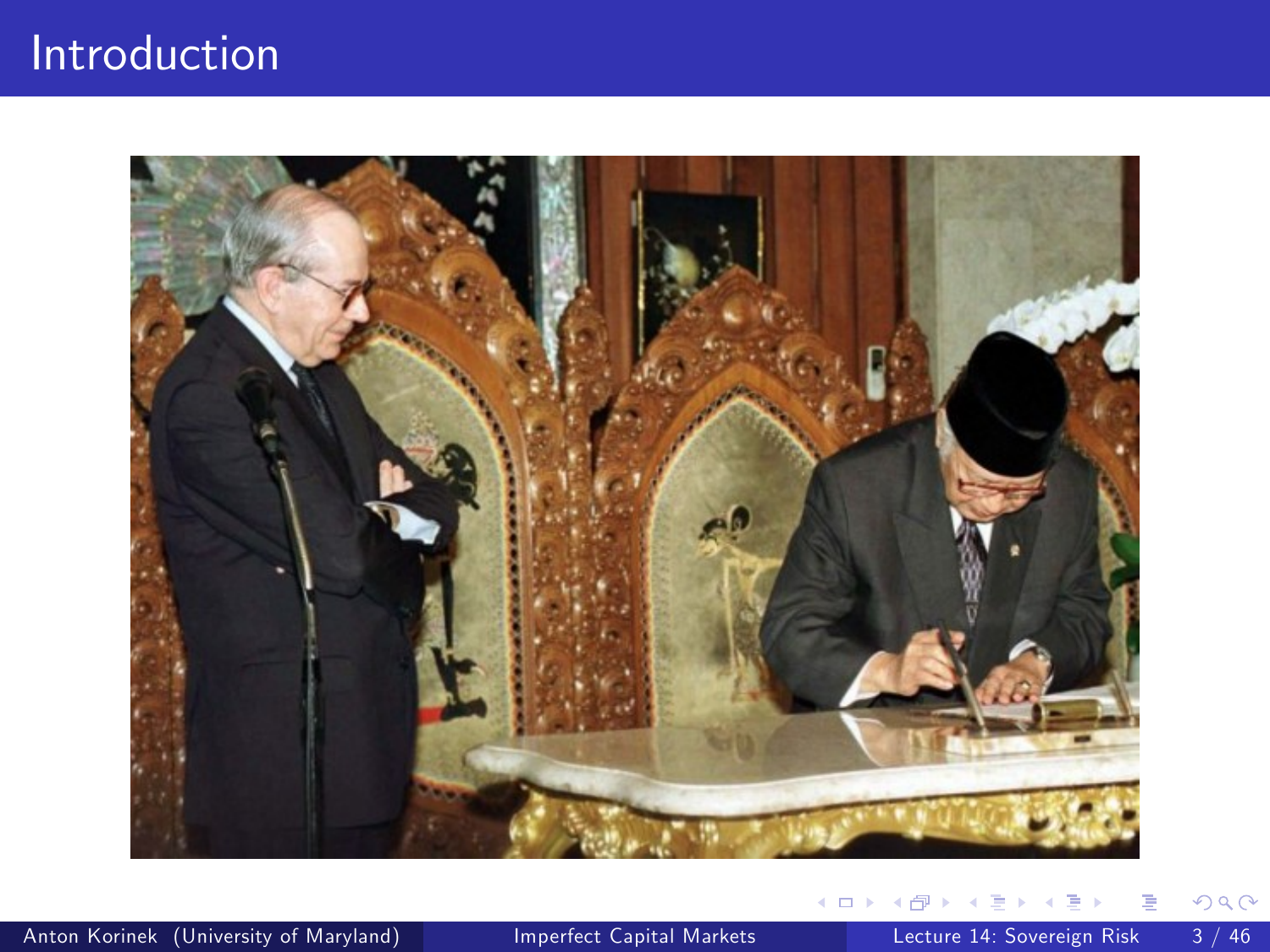### Introduction



Anton Korinek (University of Maryland) [Imperfect Capital Markets](#page-0-0) Lecture 14: Sovereign Risk 4 / 46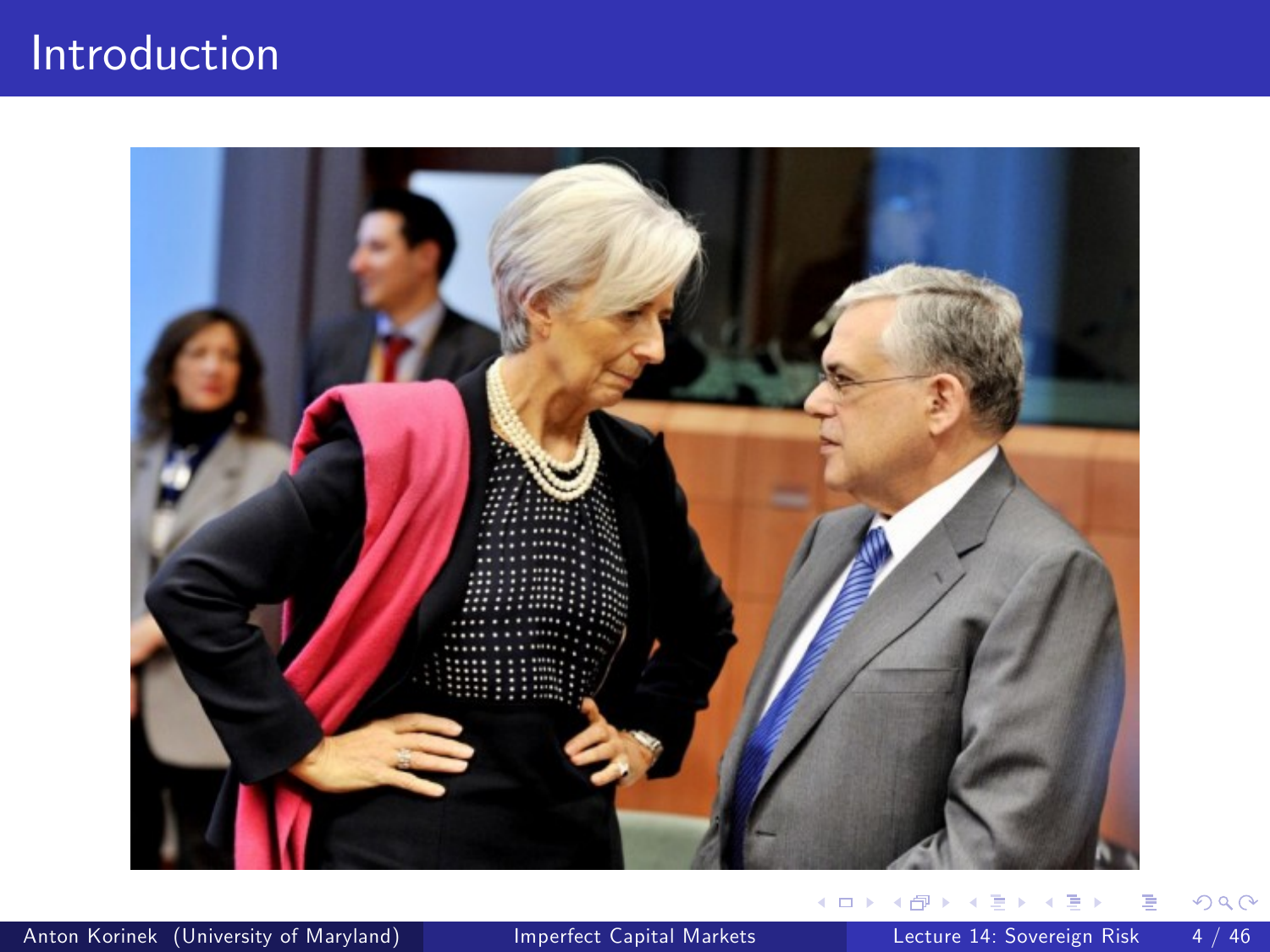### Intertemporal budget constraint of government:



To ensure the identity holds, government can

- **adjust spending**
- adjust tax revenue
- adjust new borrowing or
- adjust repayment
	- via repudiation
	- **a** via inflation

4 D F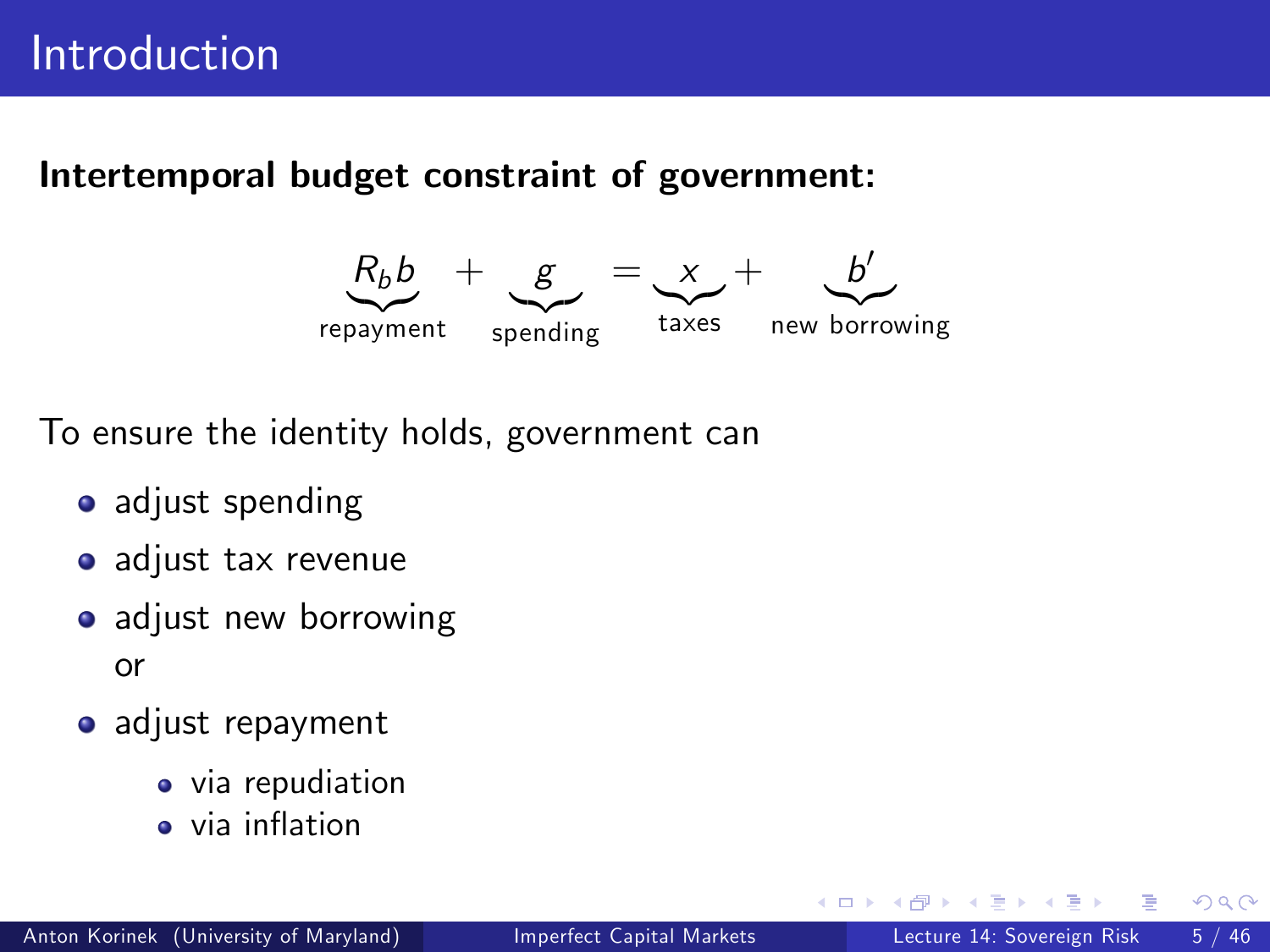### Problem of Time-Inconsistency:

- **•** government cannot commit to future policy
	- political pressure
	- **o** democratic process (ultimately non-commitment of voters)
- $\rightarrow$  focus on "time-consistent" equilibria
- $\rightarrow$  such equilibria may exhibit multiplicity:
	- **•** good equilibrium: repayment is expected  $\rightarrow$  low interest rate
	- bad equilibrium: repudiation is expected  $\rightarrow$  high interest rate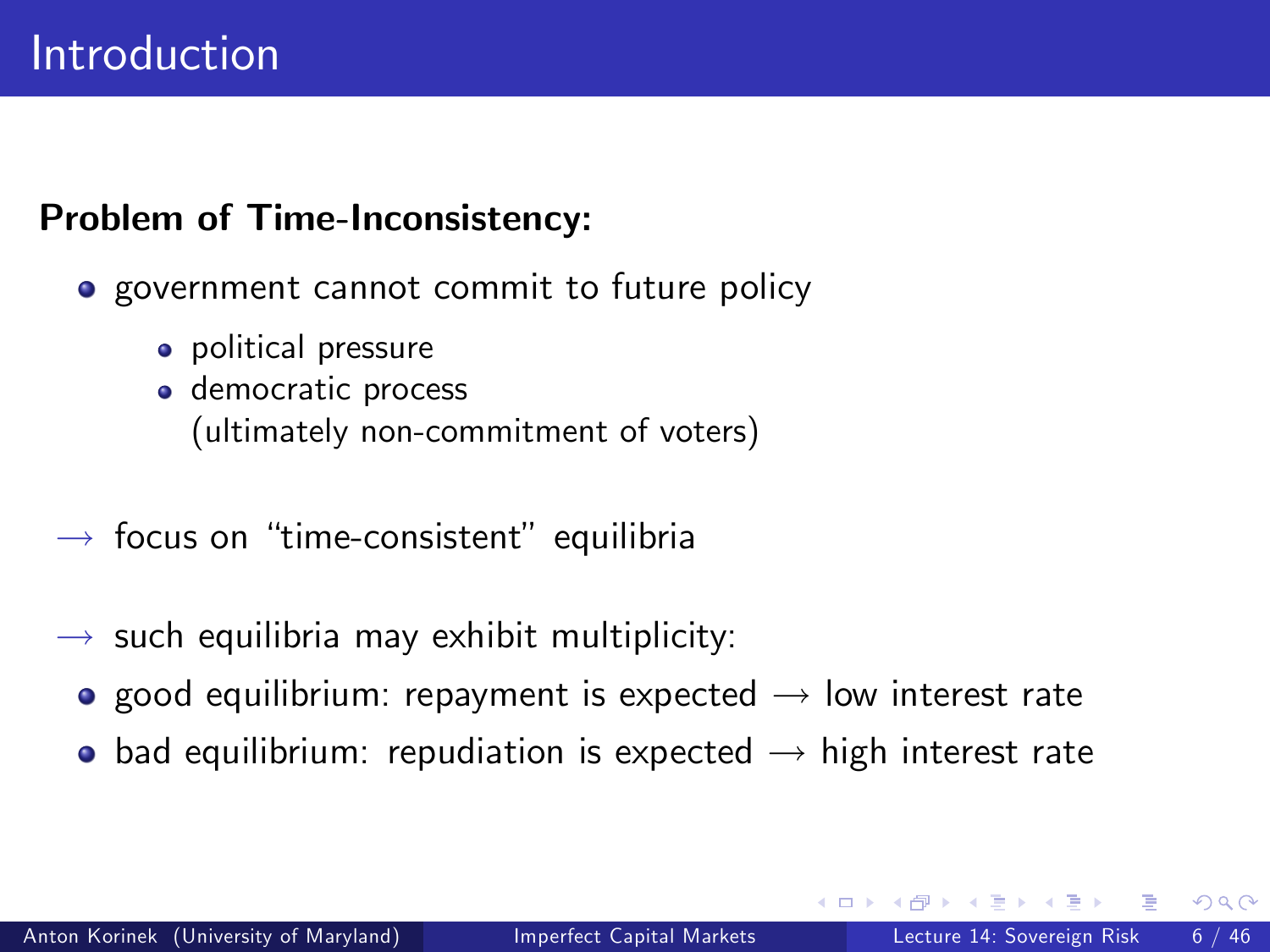## Limited Commitment in Sovereign Borrowing

#### Main difference to private debt: enforcement mechanism

- Borrowing in countries with good legal institutions:
	- contracts are enforced by government authorities
	- **o** default is incentive-compatible only when borrower has negative net worth
- **•** Borrowing relationships across sovereign nations:
	- no central authority that enforces contracts
	- severe moral hazard problem: incentive to repay much weaker than in domestic borrowing relationship
	- penalties to default are limited to:
		- seizure of external assets (usually very small)
		- exclusion from future borrowing (usually hard to coordinate)
		- sanctions on trade and financial flows (usually inexistant)
		- military invasions (nowadays used almost exclusively for oil)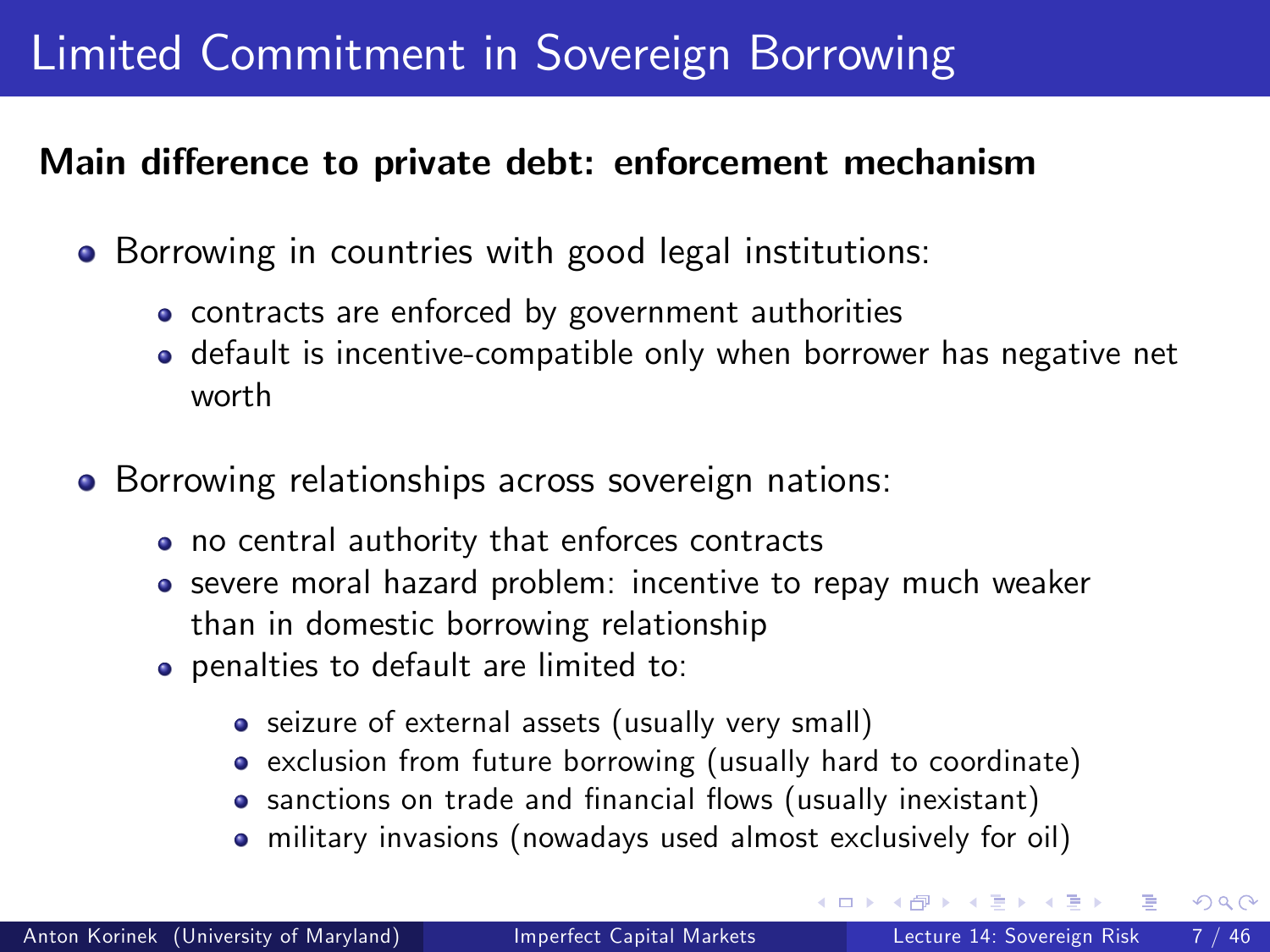### Basic assumptions:

- $\bullet$  cost of default  $=$  loss of reputation, which entails future exclusion from credit markets
- **•** borrowers default whenever it is to their benefit

### Main results:

- **•** benefits of default grow in size of debt
- **o** costs of market exclusion depend on output variability
- **•** borrowers can obtain funds up to a credit ceiling
- <span id="page-7-0"></span>• international borrowing can only be used for intertemporal smoothing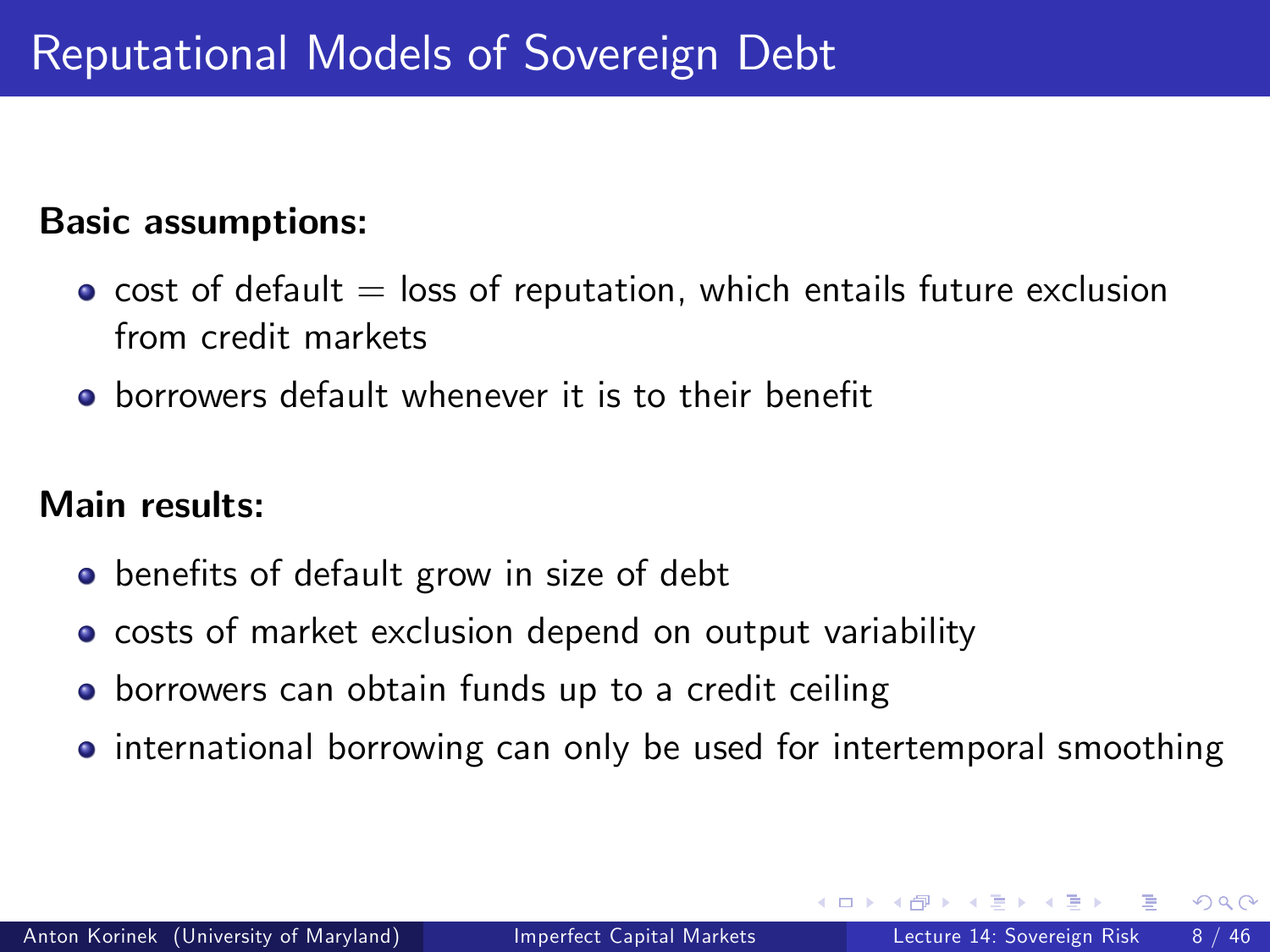## Eaton and Gersovitz (1981): Intuition

### Competitive Equilibrium with Potential Repudiation:

- lenders set credit ceiling of  $\overline{b}$
- borrowers have credit demand  $b^\ast$
- equilibrium  $b=\mathsf{min}\left\{\overline{b}, b^*\right\}$

### Credit ceiling depends on:

- value of continuing access to credit markets:
	- level of output
	- growth rate
	- volatility of output
- <span id="page-8-0"></span>**•** penalty in case of default:
	- level of retaliatory actions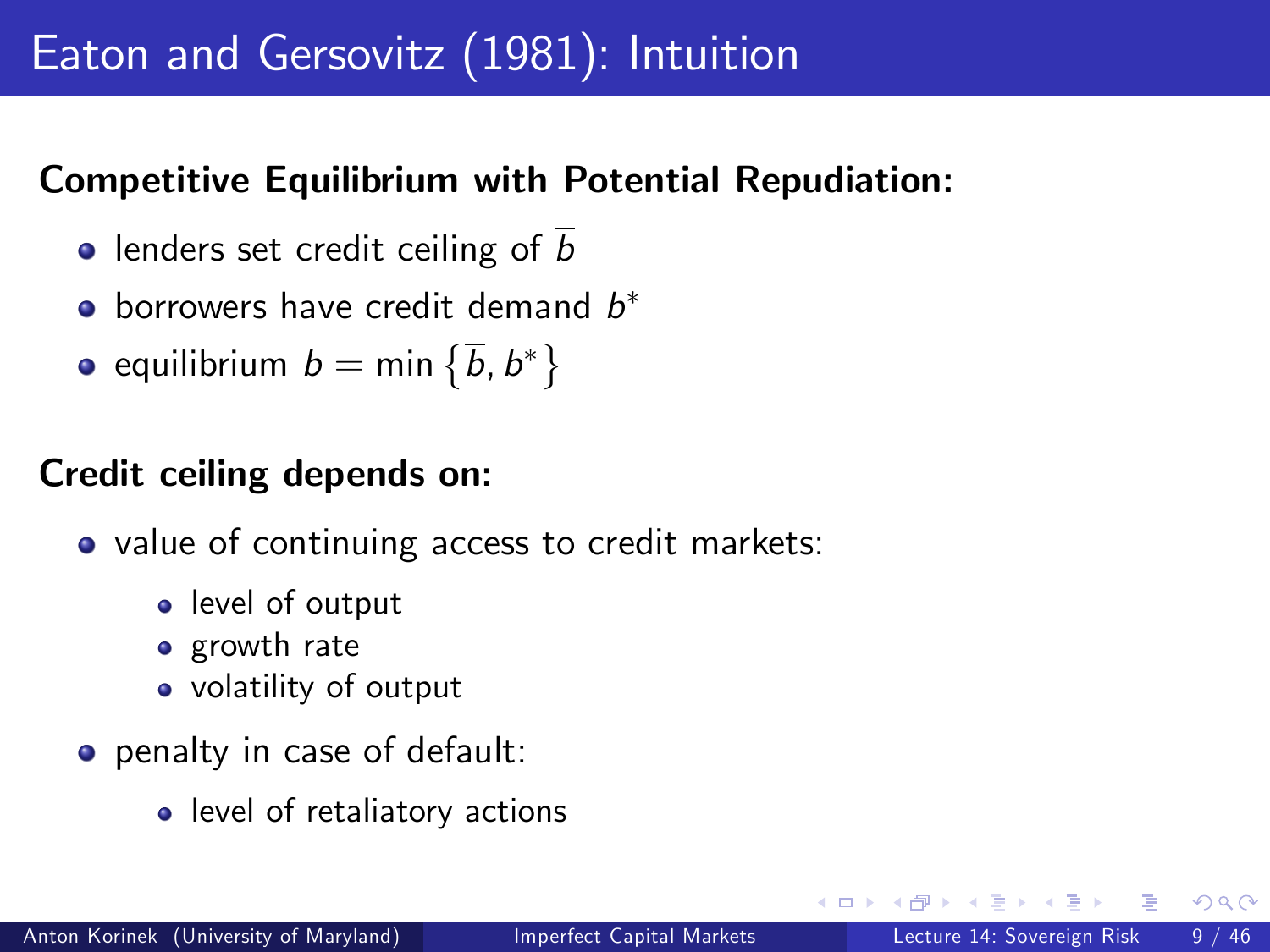## Model Setup

### Notation:

- output  $y_t \sim G(y_t)$ , borrowing  $b_t$ , repayment  $p_t$
- o output is not storable  $\rightarrow$  consumption  $c_t = y_t + b_t p_t$
- debt due is  $d_{t+1} = R\left(b_{t}\right)$ , e.g.  $\,d_{t+1} = (1+r)\,b_{t}$  in no-default case
- **•** penalty in case of default is  $P_t$  and exclusion from future borrowing (grim trigger strategy)

### Behavior of Agents:

- maximize utility max  $E\left[\Sigma_t\beta^t\,U\left(c_t\right)\right]$
- choose  $b_t \in B_t$  ... set of loan amounts offered
- <span id="page-9-0"></span>• decide on repayment  $p_t \in \{0, d_t\}$

$$
V^{D} (y_{t}) = E \left[\sum_{\tau} U (y_{\tau} - P_{\tau})\right]
$$
\n
$$
V^{R} (y_{t}, d_{t}) = \sup_{b_{t} \in B_{t}} \left\{ U (y_{t} + b_{t} - d_{t}) + \frac{1}{2} E \left[\sum_{\tau} V^{R} (y_{t+1}, d_{t+1}) - \sum_{\tau} V^{D} (y_{t+1})\right] \right\} \ge 0.98
$$
\nAnton Korinek (University of Maryland)

\nAnother Bayesian Market Capital Markets

\nAnother Bayesian Risk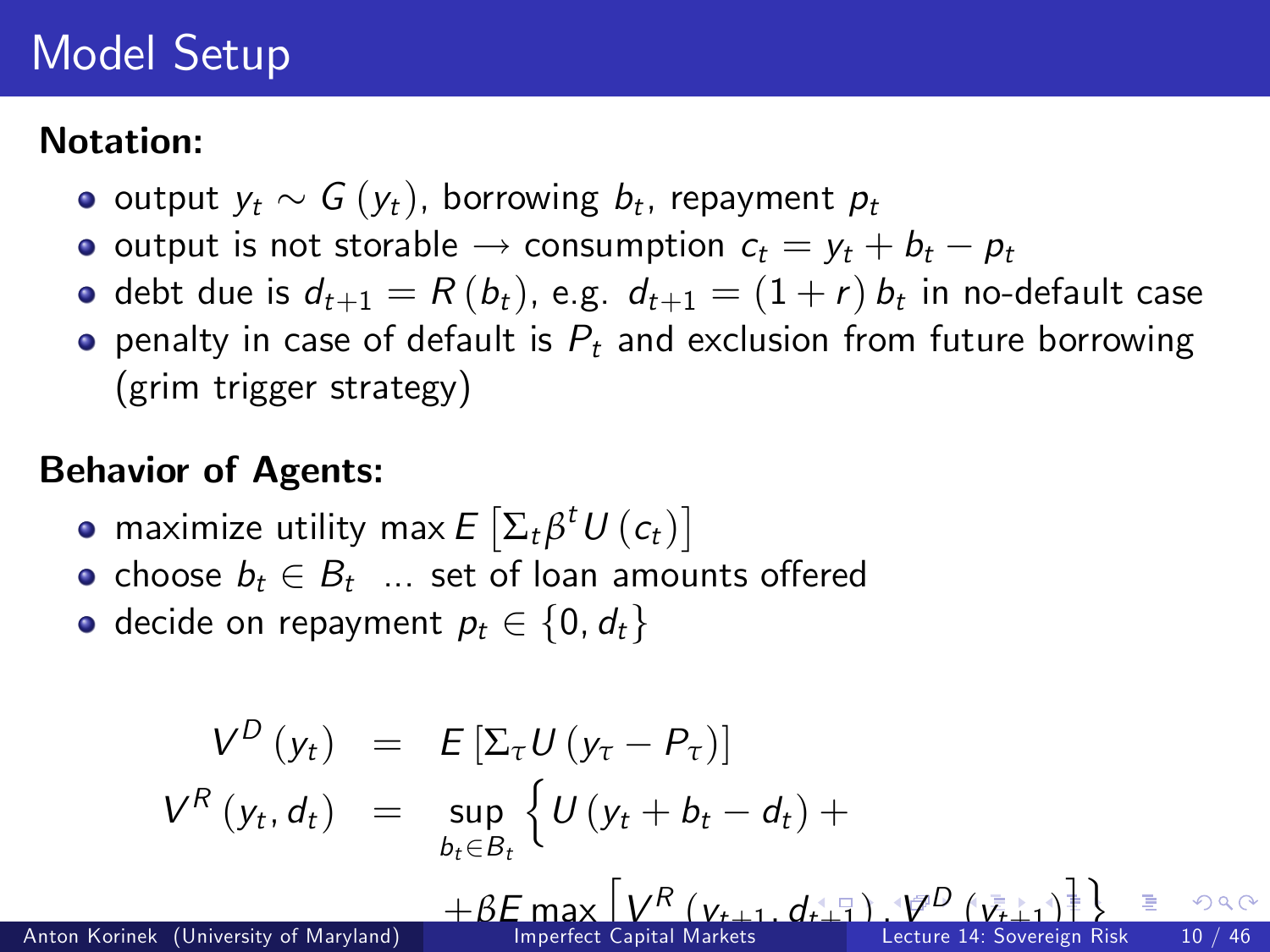### Default if and only if

$$
V^D(y_t) > V^R(y_t, d_t)
$$

Probability of default  $\lambda (d_t) = \textsf{Pr}\left(\left\{V^D_t > V^R_t\right\}\right)$ 

### Theorem (Default probability)

The probability of default increases monotonically with debt service obligations

### Lending behavior:

- **•** lenders competitive and risk-neutral
- zero profit condition implies repayment function  $R^*\left(b_t\right)$  s.t.

<span id="page-10-0"></span>
$$
\{1 - \lambda [R^*(b_t)]\} R^*(b_t) = (1+r) b_t
$$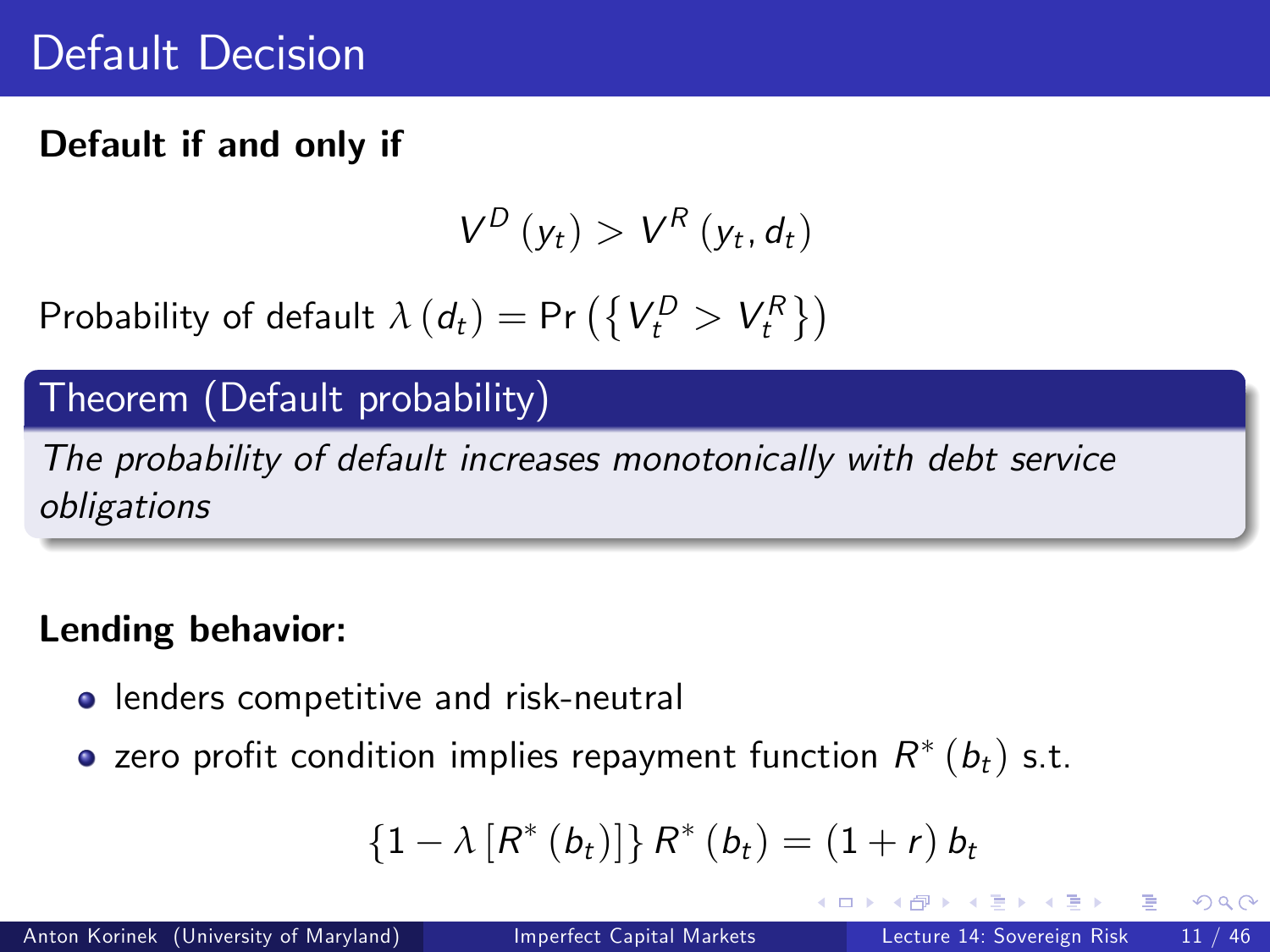## Equilibrium Under Potential Repudiation

### Determination of amount lent:

**•** Expected repayment to lenders:  $[1 - \lambda (d_{t+1})] d_{t+1}$ 

• Define 
$$
\overline{d}_{t+1} = \inf \{ d : 1 - \lambda (d_{t+1}) - \lambda' (d_{t+1}) d_{t+1} = 0 \}
$$

- Beyond  $d_{t+1}$  an increase in loan size reduces expected repayment
- Zero profit condition yields  $\overline{b}_t \, (1+\underline{r}) = \left[1-\lambda\left(\overline{d}_{t+1}\right)\right]\overline{d}_{t+1}$  $\rightarrow$  Credit rationing whenever  $b_t^*>b_t$

### Theorem (Loan availability)

The set of available loans is bounded in  $B_t = \begin{bmatrix} 0, \overline{b}_t \end{bmatrix}$  for some  $\overline{b}_t < \infty$ 

### Theorem (Loan supply)

The repayment function  $R^*$   $(b_t)$  is increasing and convex over  $[0,\overline{b}_t]$ 

Note: follows from increasing  $\lambda$  ( $d_t$ )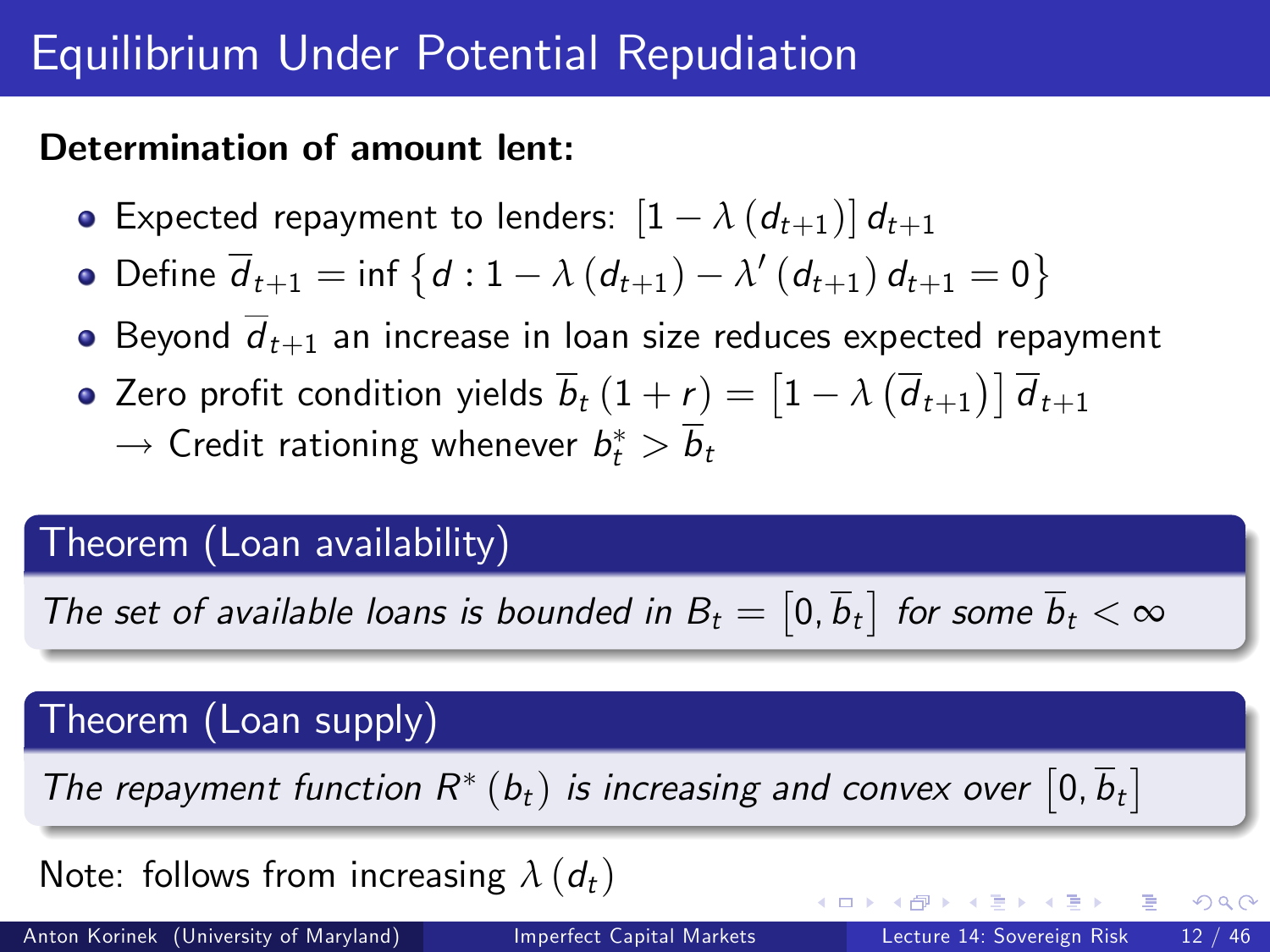### Unconstrained optimal level of borrowing:

$$
b_{t}^{*} = \arg \max_{b_{t}} U\left(y_{t} + b_{t} - d_{t}\right) + \beta E \max \left[V^{R}\left(y_{t+1}, R^{*}\left(b_{t}\right)\right), V^{D}\left(y_{t+1}\right)\right]
$$

Actual level of borrowing:

$$
b_t = \text{min}\left\{\overline{b}_t, b_t^*\right\}
$$

### Link to Stiglitz-Weiss (1981):

- $\bullet$  interest rate acts as an incentive device: probability to repay depends on interest rate
- price cannot efficiently allocate resources and incentive effects together
	- $\rightarrow$  non-price allocation mechanism occurs: rationing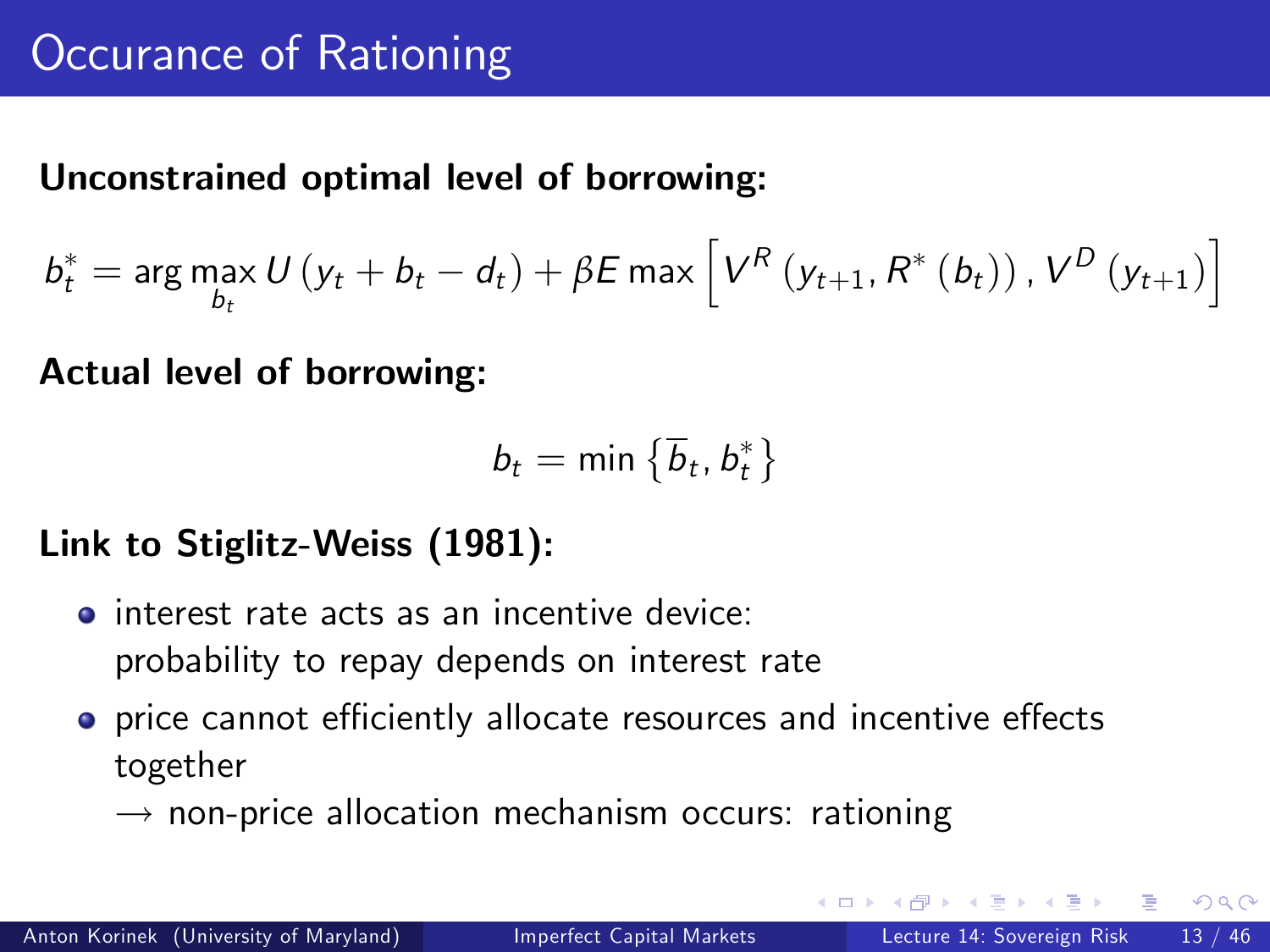#### Basic assumptions:

- output oscillates by  $\pm \sigma$  above/below trend
- all international borrowing/lending is to smooth this shock

### Observations:

- **o** default never occurs in deterministic model
- **•** depending on discount rate, growth rate, interest rate: borrowing in bad periods or saving in good periods
- desired credit  $b_t^\ast$  and credit ceiling  $b_t$  are higher the greater the standard deviation of the output shock
- <span id="page-13-0"></span>**o** credit ceiling rises in size of the default penalty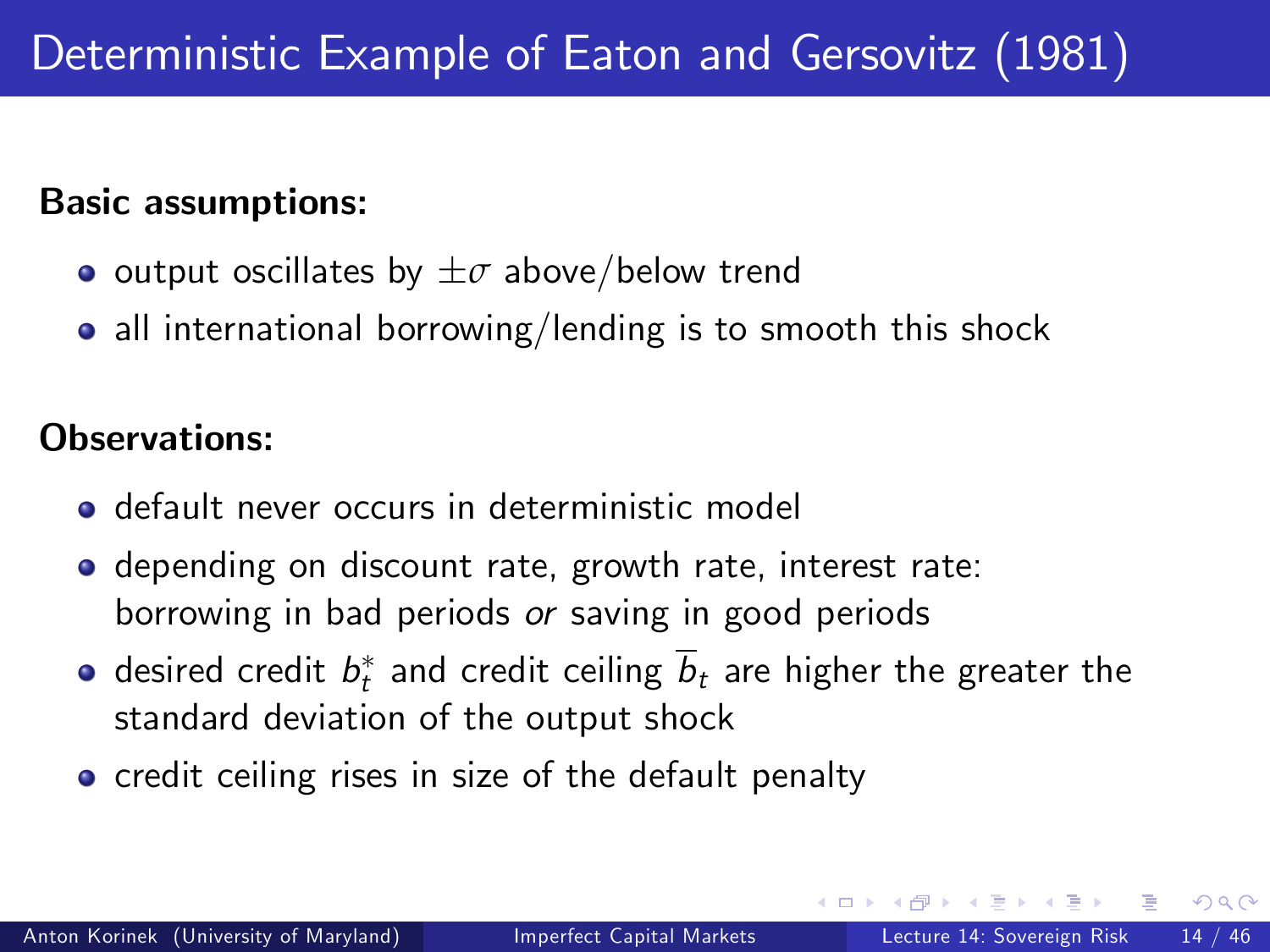## Critique of Reputational Models of Sovereign Debt

### Bulow and Rogoff (AER, 1989a): Sovereign Debt: Is to Forgive to Forget?

Claim: loss of reputation after default does not preclude country from accumulating savings to smooth consumption (e.g. gold, reserves, etc.)

But: country will be subject to a cash-in-advance constraint to protect counterparty from default risk

**Basic Intuition:** whenever PDV(repayments)  $> 0$ ,

- **o** country can default
- $\bullet$  invest the saved repayments in contingent assets with same payoff profile to obtain smoothing benefits
- but save on repayment
- $\rightarrow$  agent is unambiguously better off

### Extenstion to reputation contracts with punishment: default if PDV(repayments[\)](#page-13-0) - PDV(punishments)  $> 0$  $> 0$  $> 0$

Anton Korinek (University of Maryland) [Imperfect Capital Markets](#page-0-0) Lecture 14: Sovereign Risk 15 / 46

<span id="page-14-0"></span>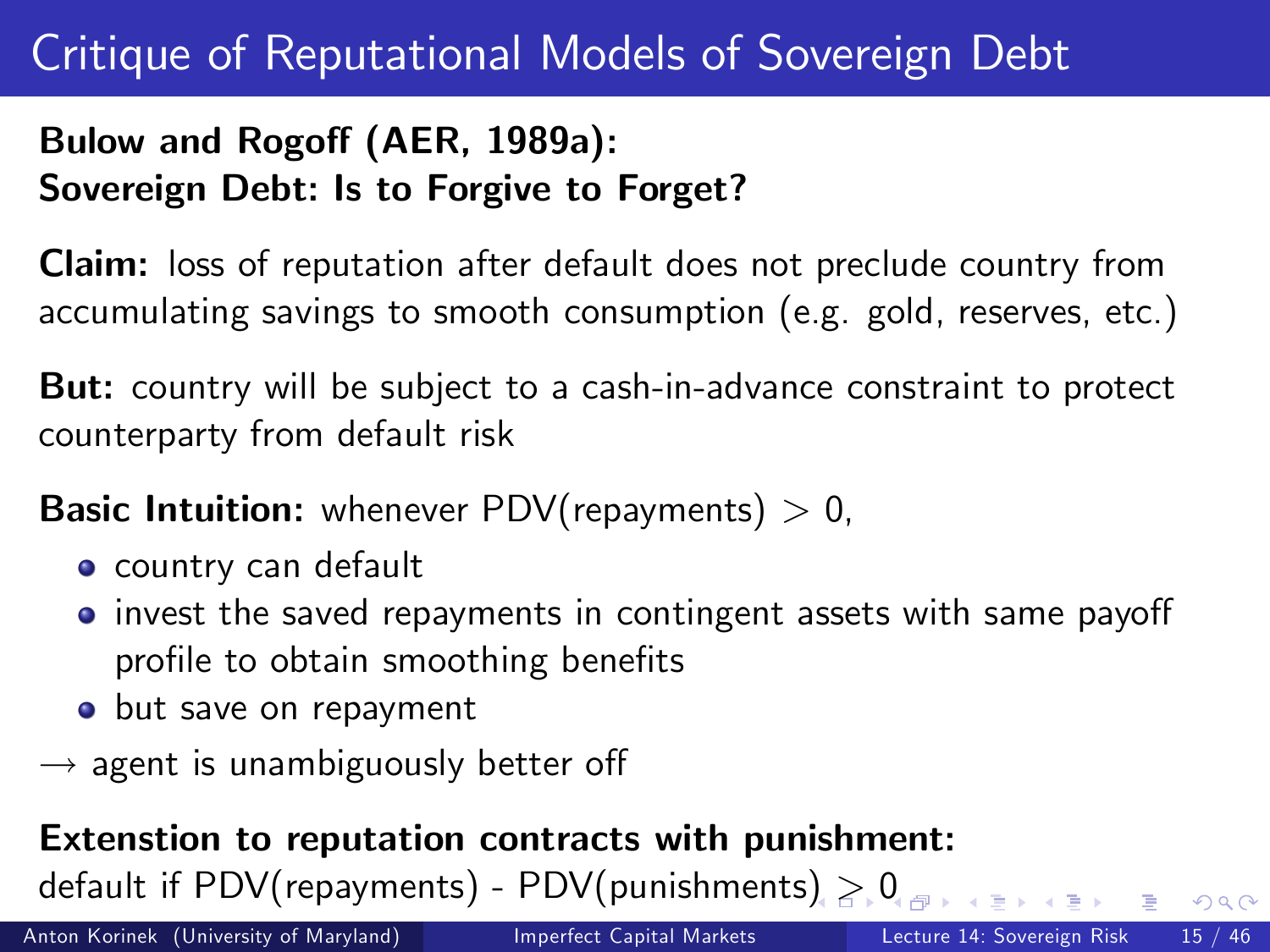## General Reputation Models

### Cole and Kehoe (1997):

### Reviving Reputation Models of International Debt

### Separate Bulow and Rogoff (1989)'s argument into two:

- **1** good reputation for repayment cannot support sovereign lending
- **2** lending must therefore be supported by sanctions
- BUT: one does not necessarily imply the other

### Reputation model in Bulow and Rogoff (1989) is "partial":

**•** reputation only linked to borrowing relationship

### General model of reputation:

- includes all relationships of a country
- allows for potential spillovers between these relationships
- <span id="page-15-0"></span> $\bullet$  $\bullet$  debt repayment salvages reputation in othe[r r](#page-14-0)[ela](#page-16-0)t[io](#page-15-0)[ns](#page-16-0)[h](#page-13-0)[i](#page-14-0)[p](#page-16-0)[s,](#page-17-0)[e.](#page-14-0)[g](#page-16-0)[.](#page-17-0) [tr](#page-0-0)[ad](#page-45-0)e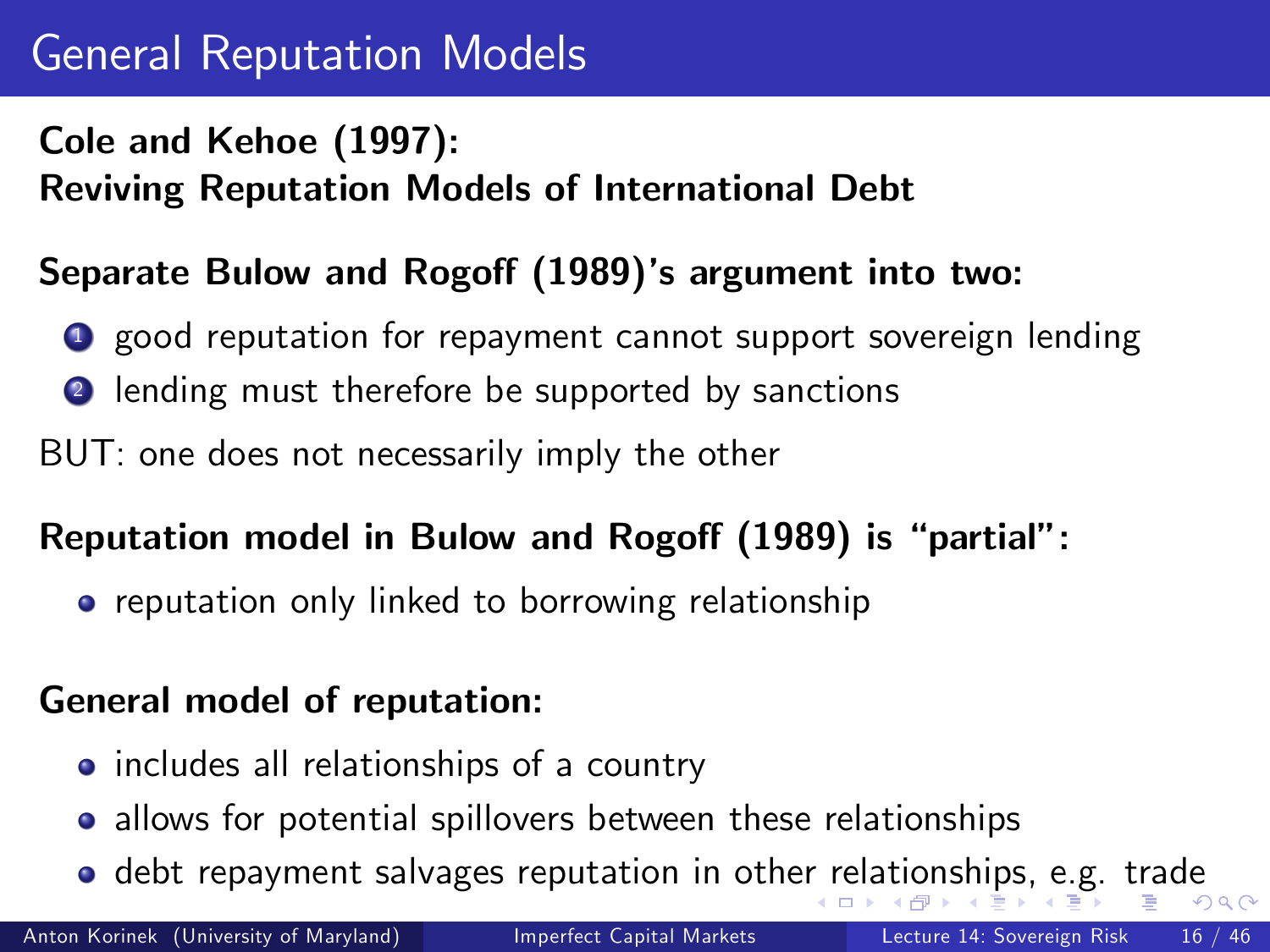# Cole and Kehoe (1997)

### Two kinds of relationships with reputation:

### **1** Transient benefits:

- o net benefits eventually diminish along equilibrium path
- examples:
	- debt relationship (once we save enough, we don't need it anymore!)
	- access to common pool of exhaustible resources
	- $\rightarrow$  unique equilibrium: no debt
- <sup>2</sup> Enduring benefits
	- large and long-lasting, for example
		- **•** constant per-period benefits from trade
		- **a** access to stream of innovations
		- $\rightarrow$  positive level of debt can be supported

### Duality:

<span id="page-16-0"></span>What is the difference between "reputation with enduring benefit" and "punishment"?

Anton Korinek (University of Maryland) [Imperfect Capital Markets](#page-0-0) Lecture 14: Sovereign Risk 17 / 46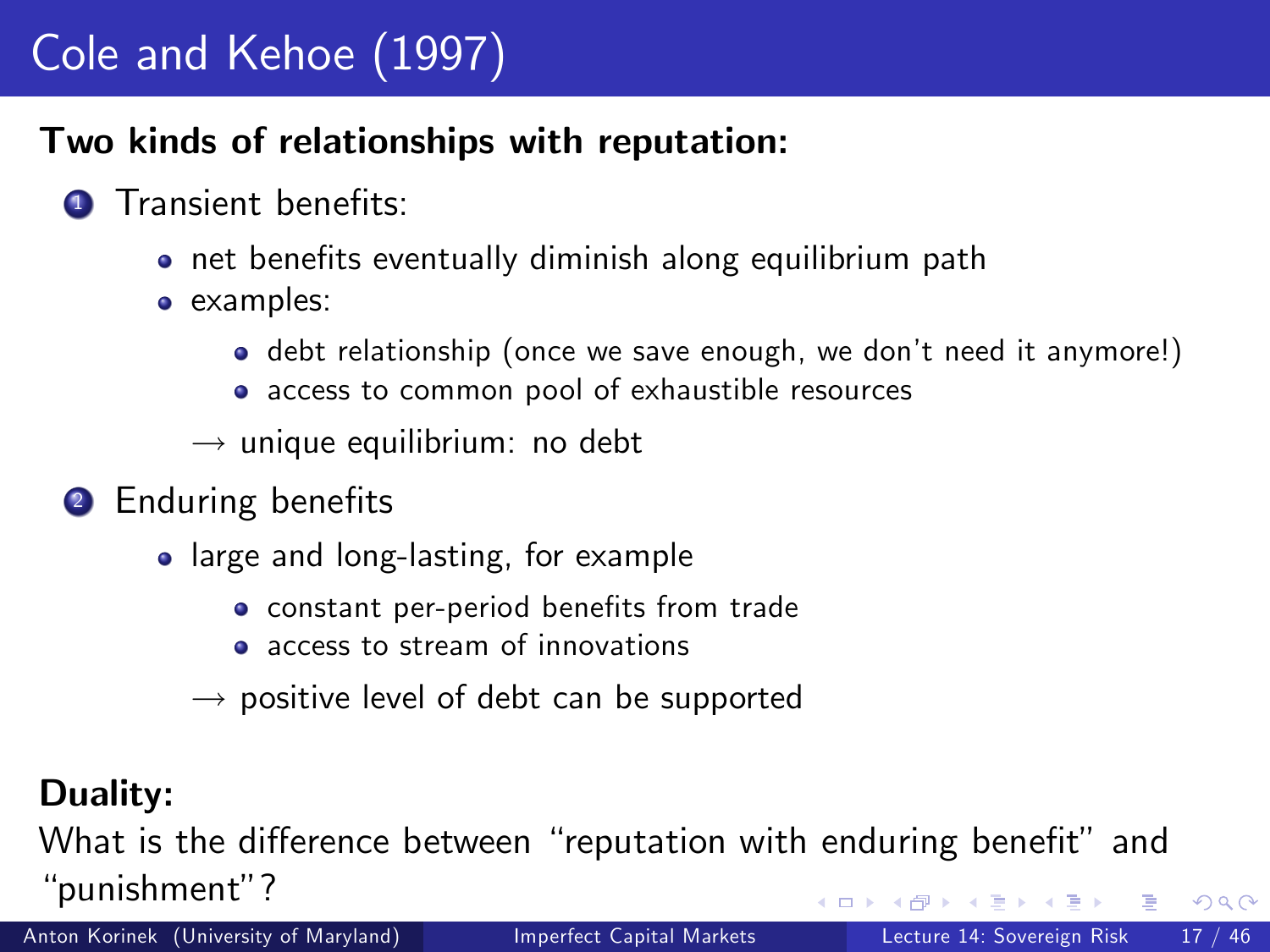### Bulow and Rogoff (JPE, 1989b): A Constant Recontracting Model of Sovereign Debt

Motivation:

- **•** reputation is an unsatisfactory incentive for repayment
- **o** focus on threat of sanctions as an incentive
- **•** possibility to renegotiate debts is at the center stage

### Difficulties:

- sanctions are off-equilibrium strategy
- <span id="page-17-0"></span>**•** hard to estimate empirically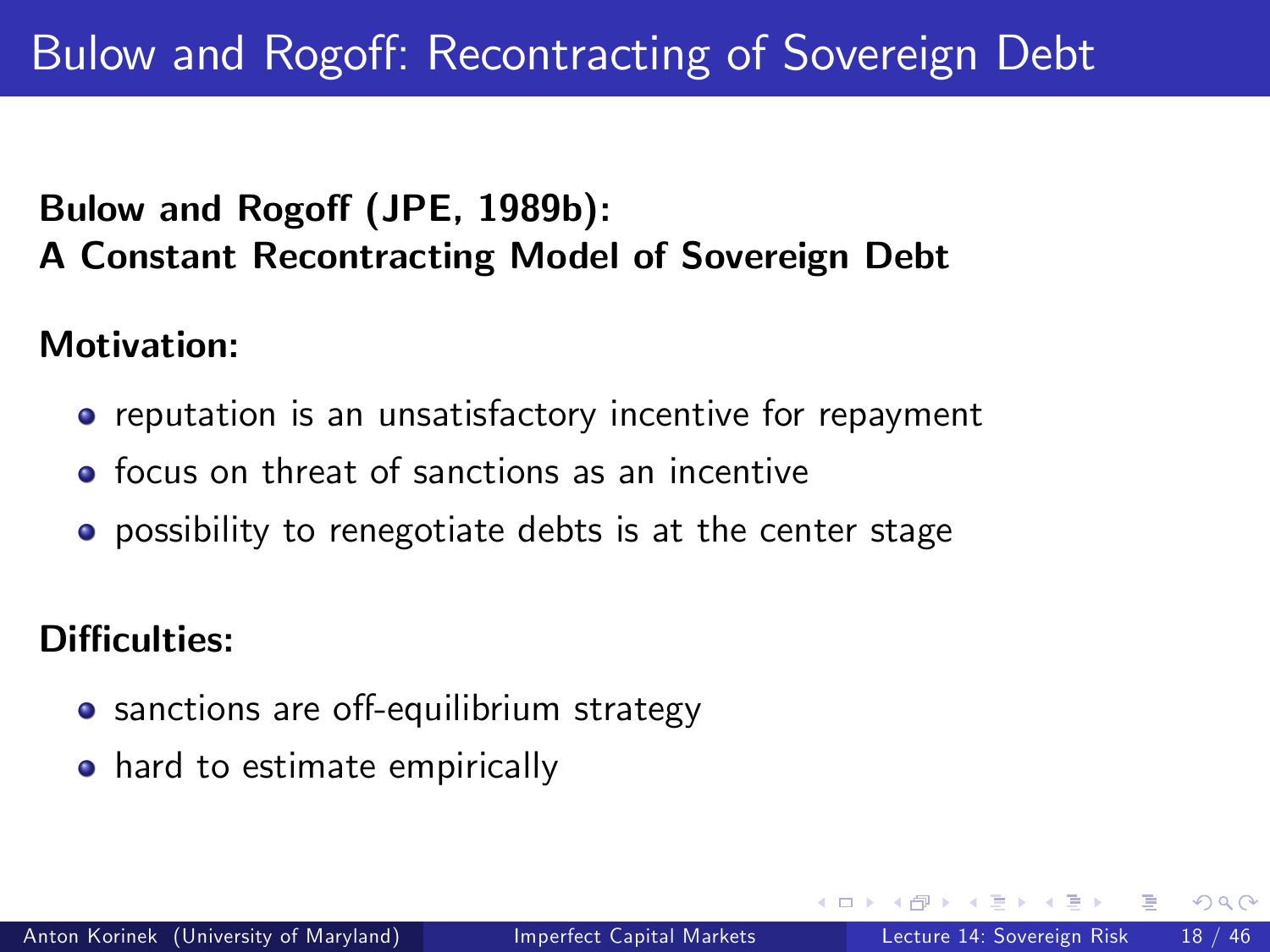# Bulow and Rogoff (1989): Model Setup

### Consumer behavior:

$$
\max E\left\{\sum_{i}\frac{C_{t+hi}^D + C_{t+hi}^F}{\left(1 + \delta h\right)^i}\right\}
$$

h ... time interval between periods  $C_t^D$ ,  $C_t^F$  are consumption of domestic good D, foreign good F

**Technology:** exogenous production  $\overline{y}h$  of good D, which can be

- **o** consumed
- exported: quantity  $T_t$  yields  $T_tP$  units of F, where  $P>1$
- **•** stored at a "deterioration rate" of  $γ$  such that

<span id="page-18-0"></span>
$$
S_{t+h} = (1 - \gamma h) S_t + \overline{y} h - C_t^D - T_t
$$

in default: lenders impose sanctions that cost fr[ac](#page-17-0)t[io](#page-19-0)[n](#page-17-0) *[β](#page-18-0)* [o](#page-19-0)[f](#page-16-0)[e](#page-25-0)[xp](#page-26-0)[o](#page-16-0)[r](#page-17-0)[t](#page-25-0)[s](#page-26-0)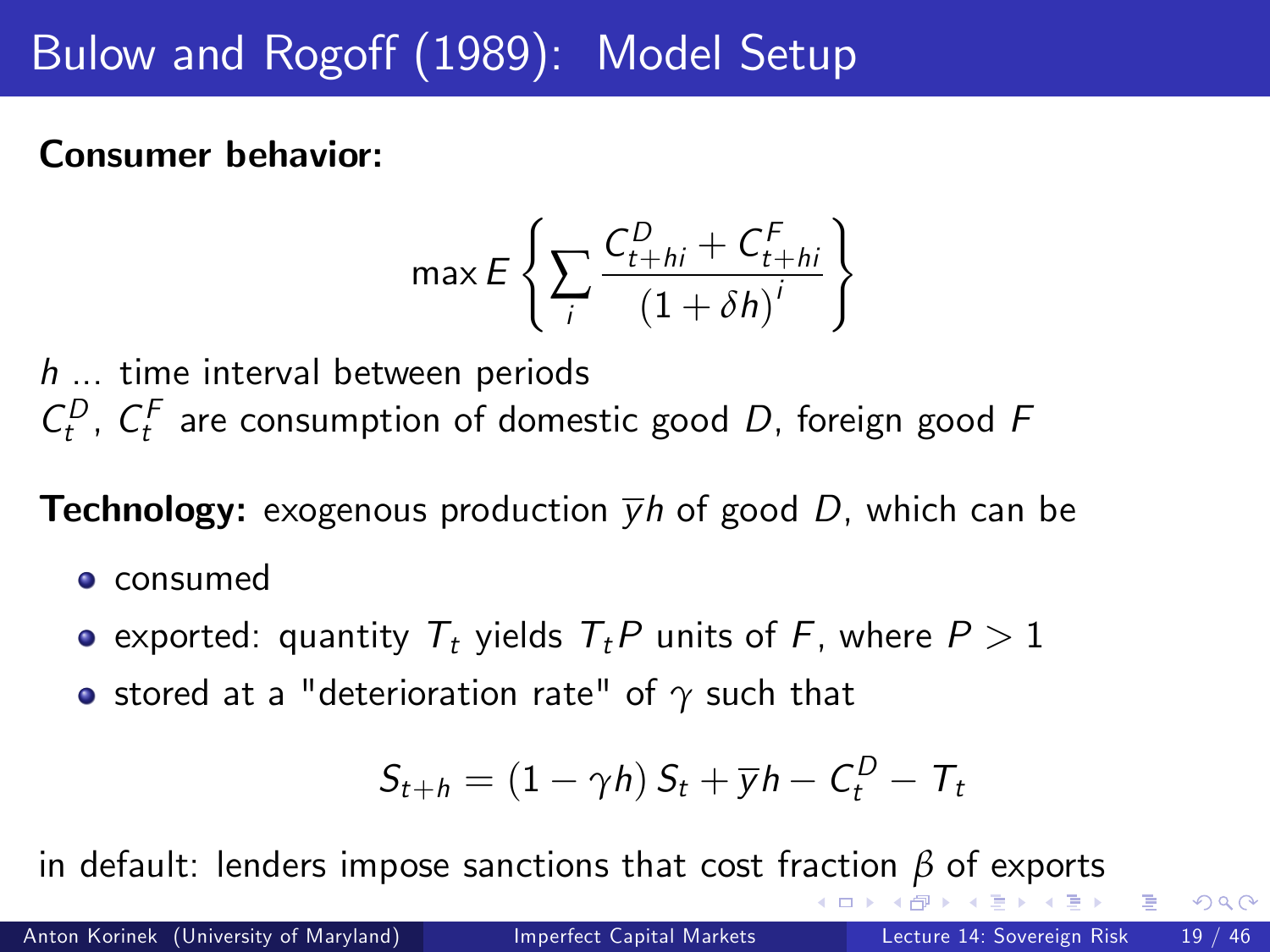#### Current account balance:

$$
C_t^F = T_t P (1 - \beta X_t) - R_t
$$

where  $X_t$  indicator for default,  $R_t$  is size of repayments

### Behavior of banks:

- **•** if borrowers default, seize fraction  $\alpha \leq \beta$  of exports
- competitiveness yields zero profit condition:

<span id="page-19-0"></span>
$$
E\left\{\sum_{i}\frac{R_{hi}+\alpha T_{hi}X_{hi}}{\left(1+rh\right)^i}\right\}=0
$$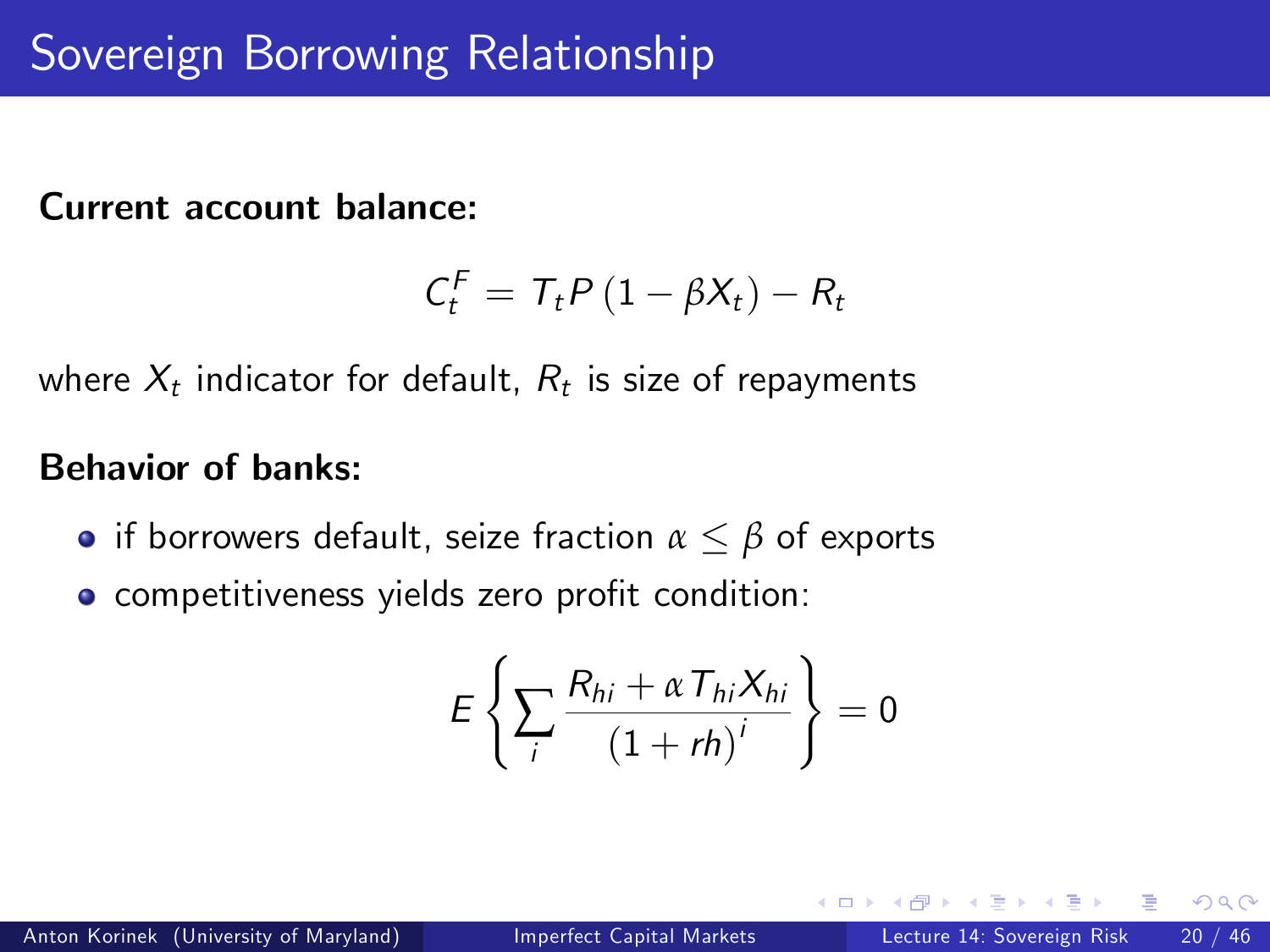## Incentive Compatibility Constraint

Punishment device for default: seize fraction *β* of export revenue:

- if  $\beta P > P 1$ : autarky is optimal
- if  $\beta P < P 1$ : exporting and letting creditors seize  $\beta$  is optimal

### Definition (Incentive compatibility constraint, no bargaining)

The countryís credit limit is given by

$$
\mathfrak{R} \leq \min\left\{\beta P, P-1\right\} \cdot \frac{\overline{y}}{r}
$$

#### Note:

- $\bullet$  if bank could make a take-it-or-leave-it offer, this would be the equilibrium
- $\bullet$  in practice: this is not time-consistent  $\rightarrow$  non-credible threat

 $\Rightarrow$  Country and lender will engage in bargaining

新聞 不満 あい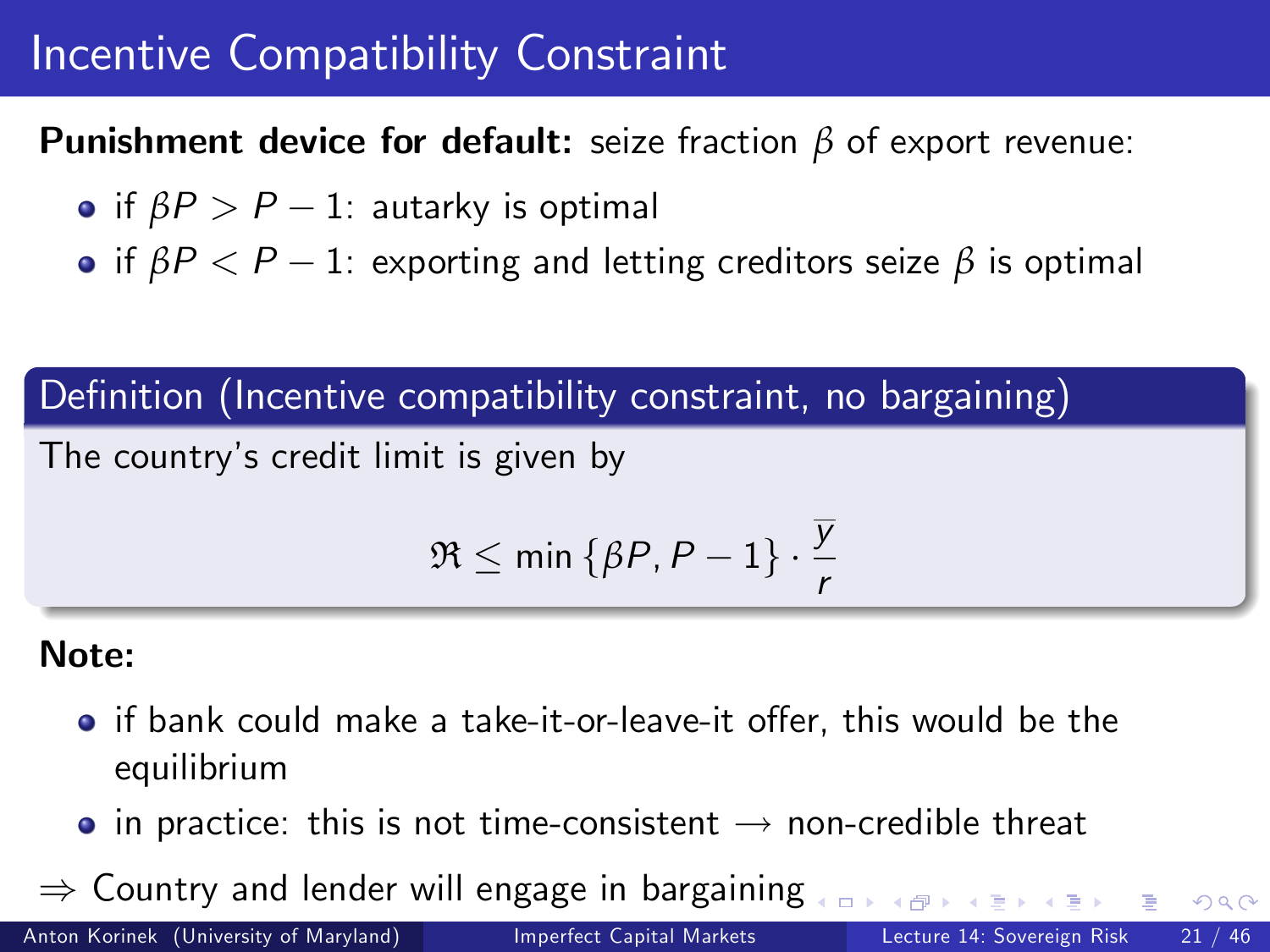### Bargaining game:

- Borrowers cannot commit to future payments  $\rightarrow$  only current payment can be contracted
- Since  $\delta > r$ , country never pre-pays for future benefit

 $\Rightarrow$  Basic question: How much do I have to pay today so that banks let me trade free of sanctions for this period? Banks and borrower make alternating offers over distribution  $q$  of wealth:

banks receive 
$$
q_t P
$$
  $(\overline{y}h + S_t)$   
borrower receives  $(1 - q_t) P$   $(\overline{y}h + S_t)$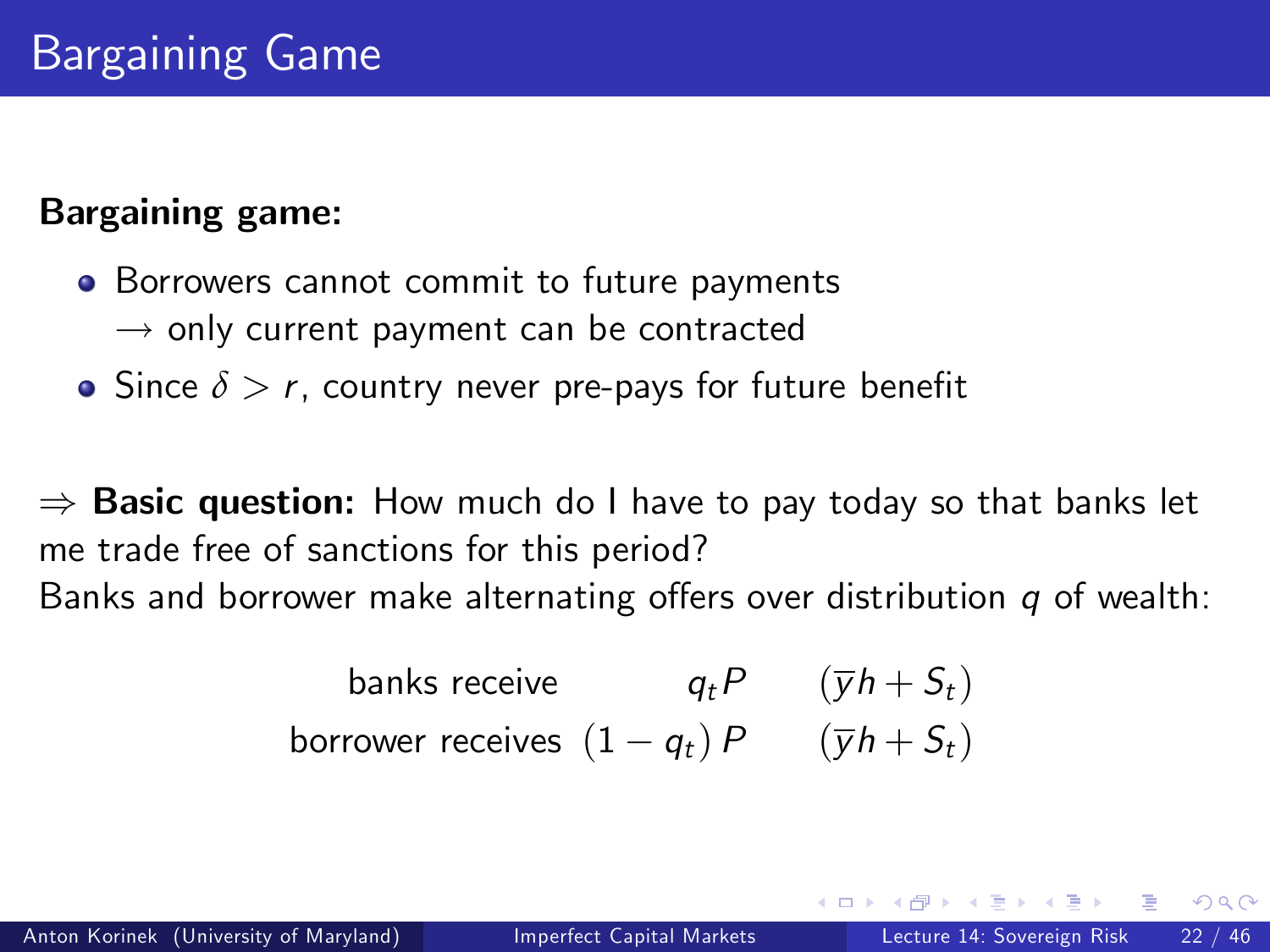### Nash Bargaining Solution following Rubinstein (1982):

$$
\mathsf{q}^{\mathsf{Nash}} = \frac{\gamma+\delta}{2\gamma+\delta+r}
$$

Maximum level of repayments:

$$
R = \min \left\{ \frac{\gamma + \delta}{2\gamma + \delta + r}, \beta, \frac{P - 1}{P} \right\} \cdot P \overline{y}
$$

 $\rightarrow$  Three different repayment regimes

4 0 8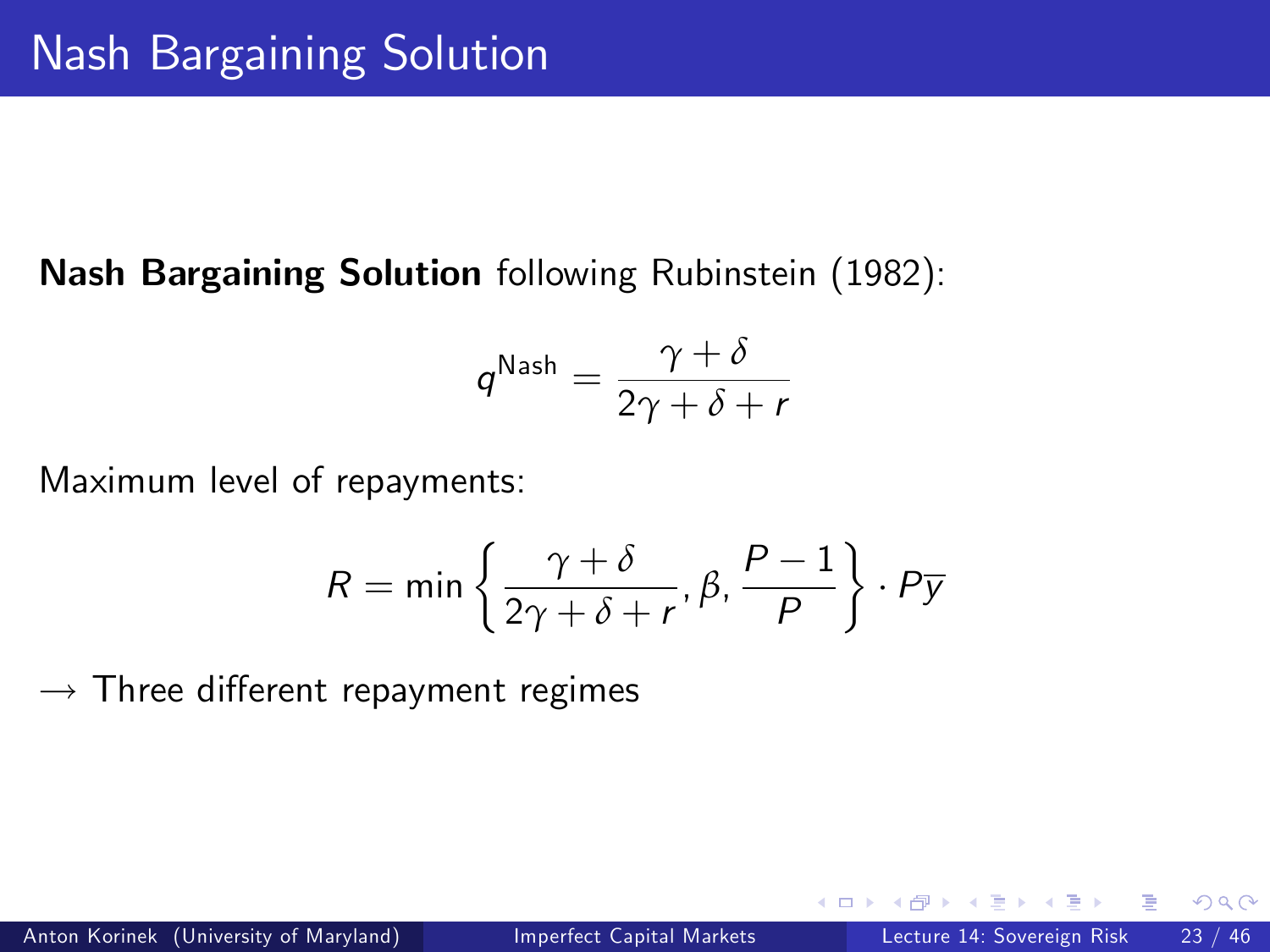### Regions of Repayments

### 3 Different Repayment Regimes:

### **1** Bargaining region:

- country receives  $P\overline{y}\frac{\gamma+r}{2\gamma+\delta-r}$ 2*γ*+*δ*+r
- banks receive  $P\overline{y}\frac{\gamma+\delta}{2\gamma+\delta-1}$ 2*γ*+*δ*+r
- 2 Autarky-constrained region:
	- arises if gains from trade are relatively small
	- **•** banks make offer for repayment of  $(P 1)\overline{y} \varepsilon$
	- $\bullet$  banks' recovery of debt very sensitive to fluctuations in P
- <sup>3</sup> Punishment-constrained region:
	- arises if punishment relatively small
	- **•** banks make offer for repayment of  $\beta P\overline{v} \varepsilon$
	- NOTE: ability to punish does not affect equilibrium outside this area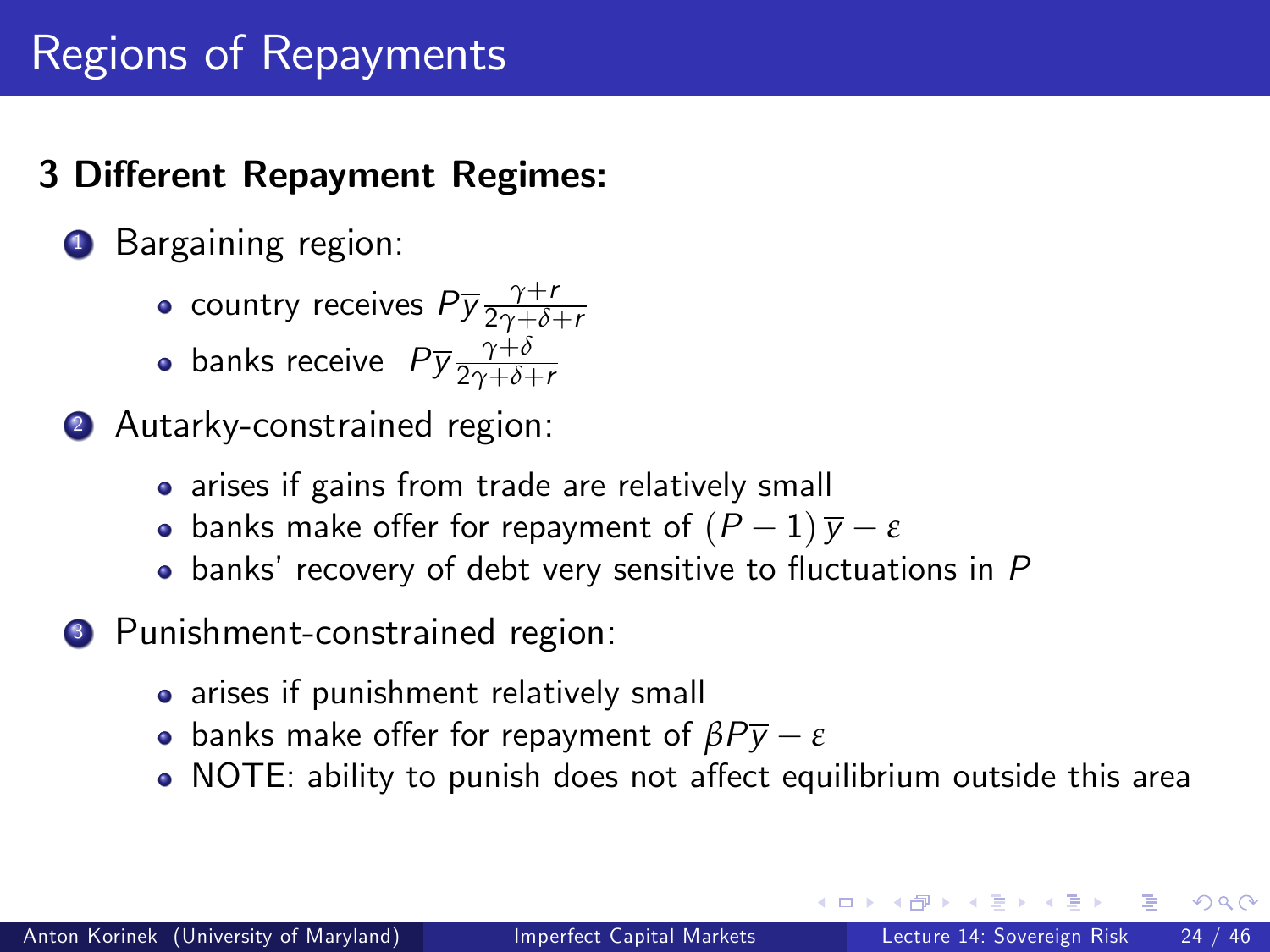Maximum sustainable debt level  $\mathfrak{R} = \text{NPV}($ repayments):

$$
\mathfrak{R} = \min \left\{ \frac{\gamma + \delta}{2\gamma + \delta + r}, \beta, \frac{P - 1}{P} \right\} \cdot \frac{P \overline{y}}{r}
$$

(any loan beyond this amount would never be repaid)

NOTE: since  $\delta > r$ , country will immediately jump to R and make repayments forever after

Effects of higher interest rates on  $\mathfrak{R}$ :

- higher discount rate applied to calculate NPV(repayments)
- **•** banks become more impatient bargainers
- $\rightarrow$  equilibrium with lower debt ceiling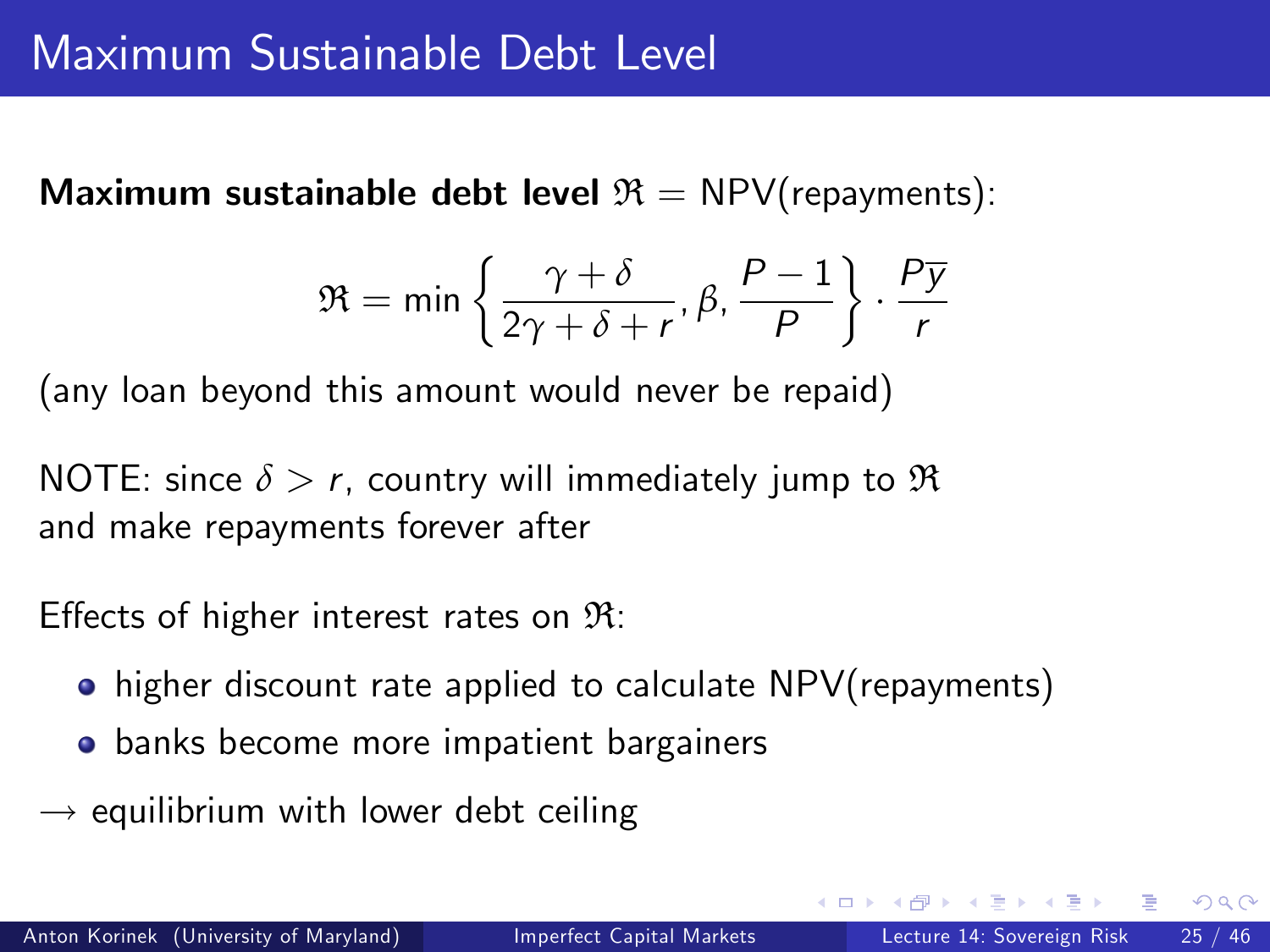If gains from trade are important for creditor country:

- Banks and borrowers rationally anticipate bailout payments
- **o** Credit limit  $\Re$  is increased
- Bailout constitutes transfer from taxpayers in creditor country to borrowing country (banks earn zero profits!)
- **•** Creditor country government would like to commit not to make payments, but commitment often not credible
- <span id="page-25-0"></span>**•** Forms of side payments:
	- $\bullet$  write-down of official debts
	- extension of new loans by government
	- **•** funding for multilateral institutions
	- **tax breaks for banks that suffer losses**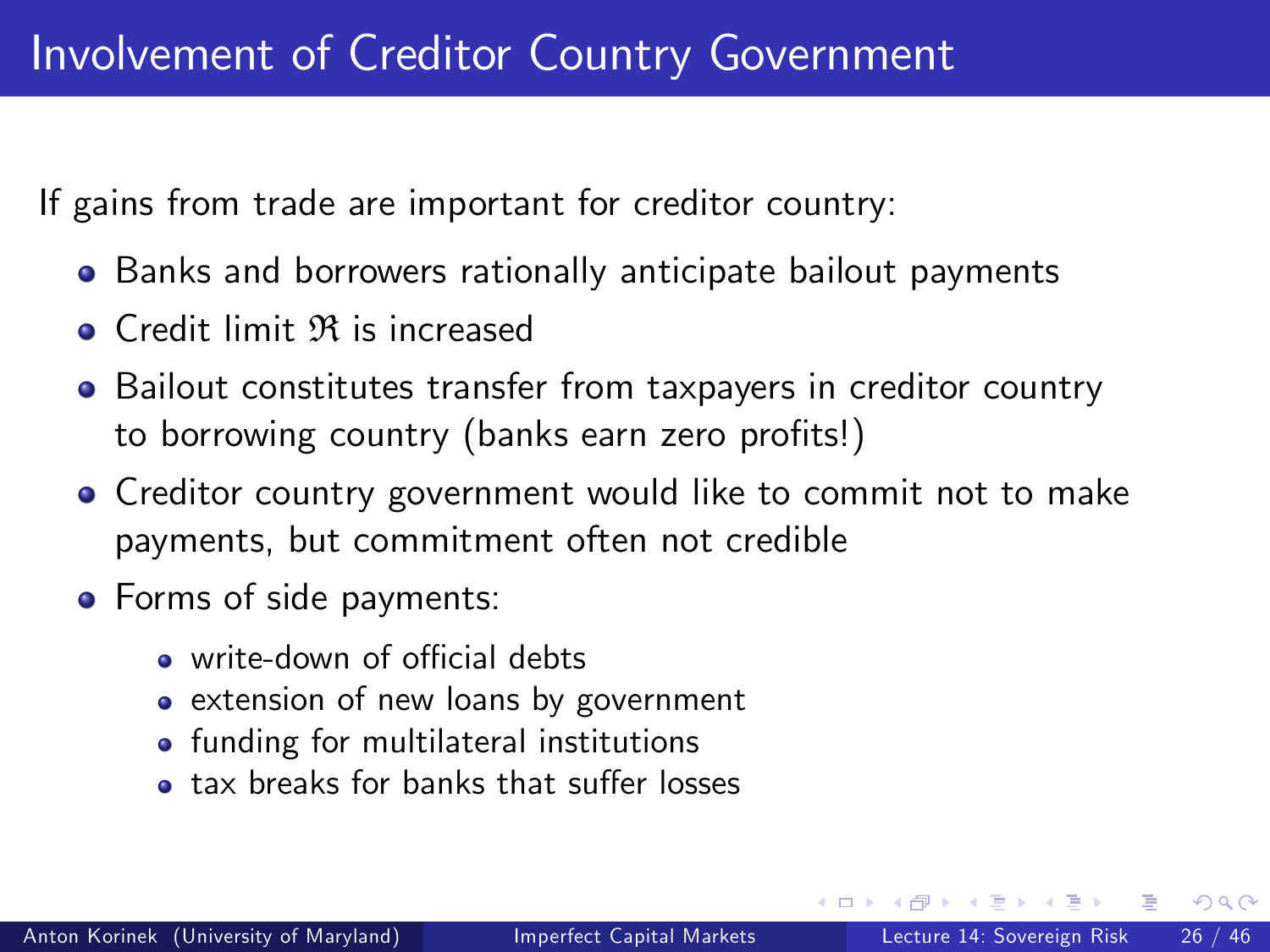Atkeson (Econometrica, 1991): International Lending with Moral Hazard and Risk of Repudiation

Common stylized facts about emerging market economies: Indebted countries who are hit by an adverse shock

- lose access to international capital markets
- are asked to repay existing loans
- $\rightarrow$  current account reversals, financial crises

#### Contrast: complete market models:

- countries should be able to insure costlessly
- <span id="page-26-0"></span>**•** perfectly smooth consumption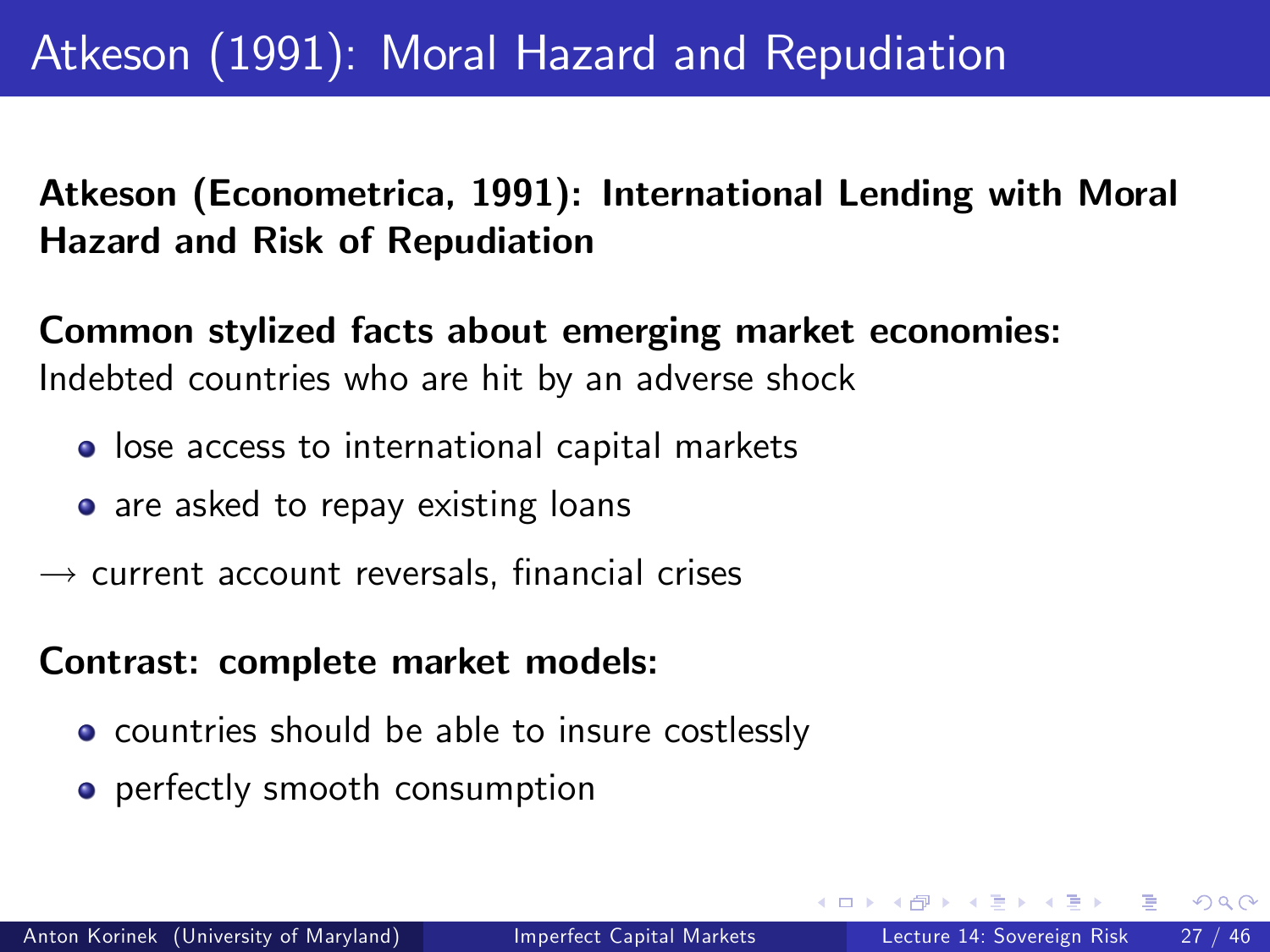#### Atkeson's Solution:

Observed pattern of international capital flows results from optimal contract under 2 imperfections:

- <sup>1</sup> Moral hazard:
	- lenders cannot observe if loans were invested or consumed
	- **.** low output is signal that past investment was low
	- o optimal contract specifies repayment in low states
	- this imposes fall in consumption and investment as a penalty  $\rightarrow$  moral hazard problem solved
- <span id="page-27-0"></span>Risk of repudiation:
	- **.** limits the size of repayments that can be demanded
	- imposes limit on maximum amount of debt provided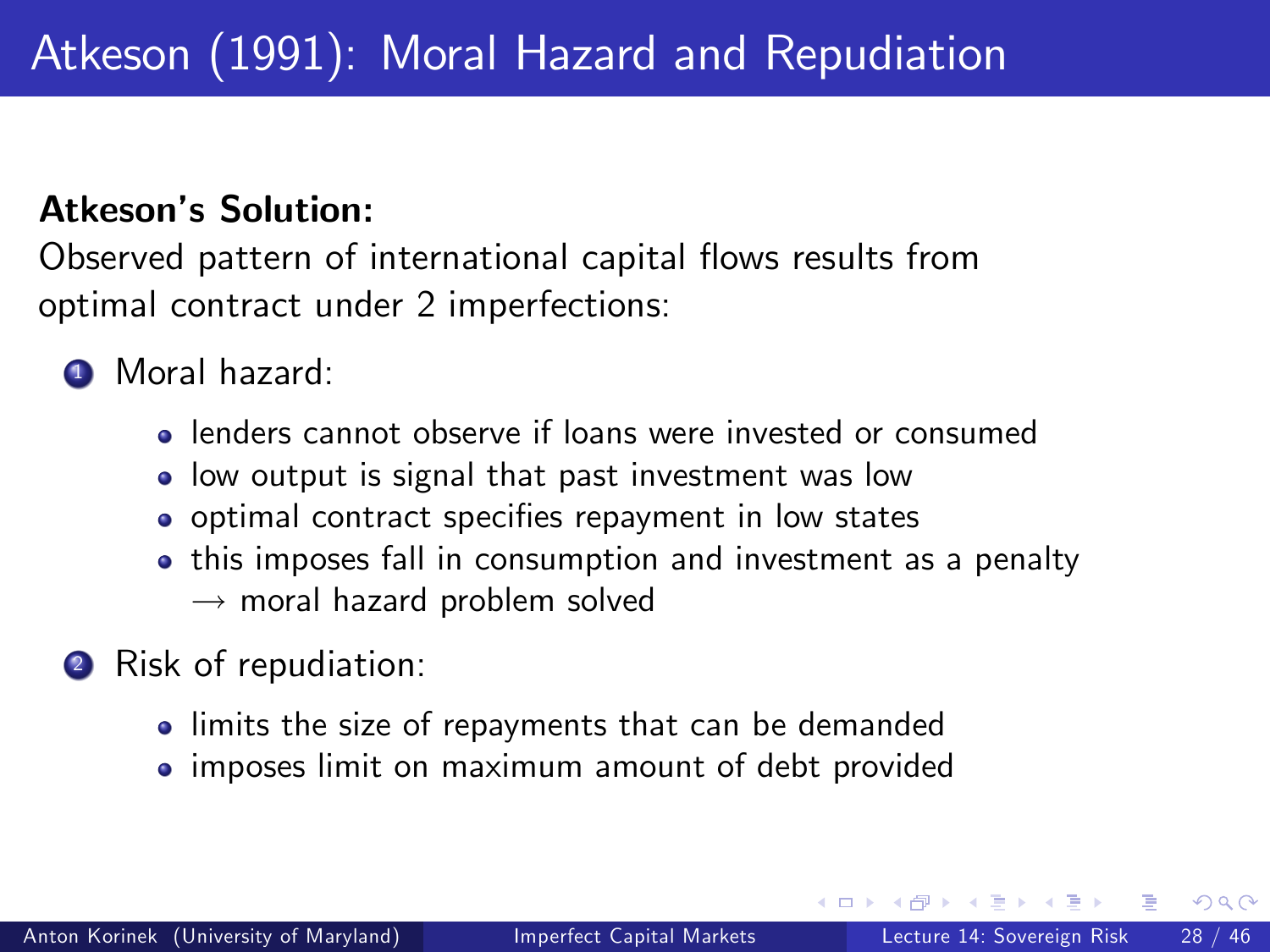### Main issues in the quantitative analysis of EM borrowing:

Joint analysis of:

- **•** high debt levels
- o equilibrium default
- volatile interest rates
- **o** pro-cyclical capital flows
- large economic fluctuations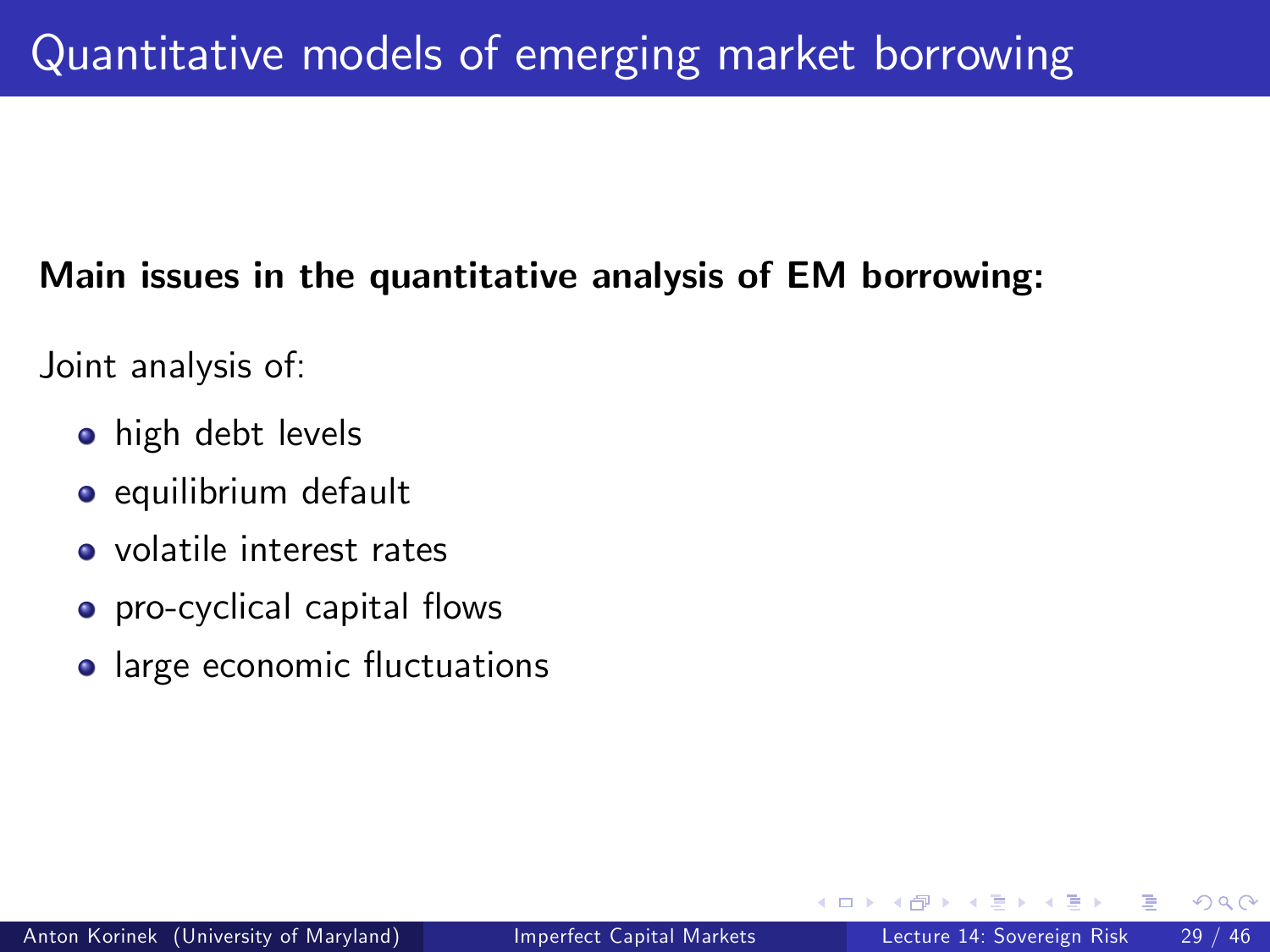### Cristina Arellano (2008): Default Risk and Income Fluctuations:

Main difficulty: Why does default occur in recessions?

- in Eaton-Gersovitz: highest incentives for default in good times
- here: uncontingent bonds imply debt rises during recession, up to a point where debt service causes net capital outflows
- o outflows are more costly in recession
	- $\rightarrow$  higher incentive to default
	- $\rightarrow$  higher interest rates
- **•** quantitative specification requires higher [exogenous] default cost in boom times:

$$
c^D = \max\{y, \hat{y}\}
$$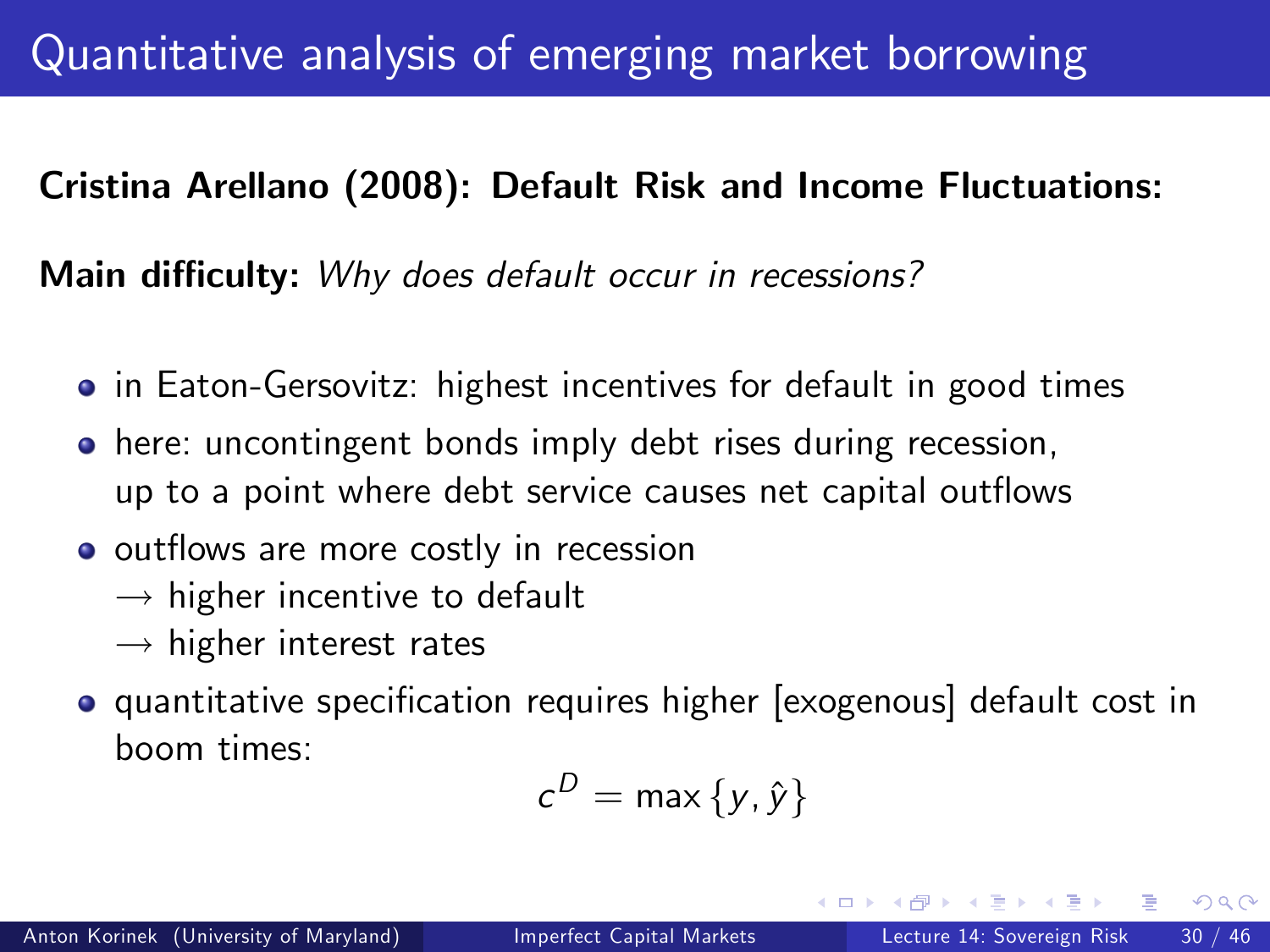### Vivian Yue (2006): Sovereign Default and Debt Renegotiation:

Main insight: Debt renegotiation increases sustainble debt levels

- recovery rates based on Nash bargaining (Bulow-Rogoff...)
- in lower states of nature: lower recovery  $\rightarrow$  higher default risk
- **•** recovery rate is an additional market clearing instrument
- <span id="page-30-0"></span>increases counter-cyclicality of default risk and interest rates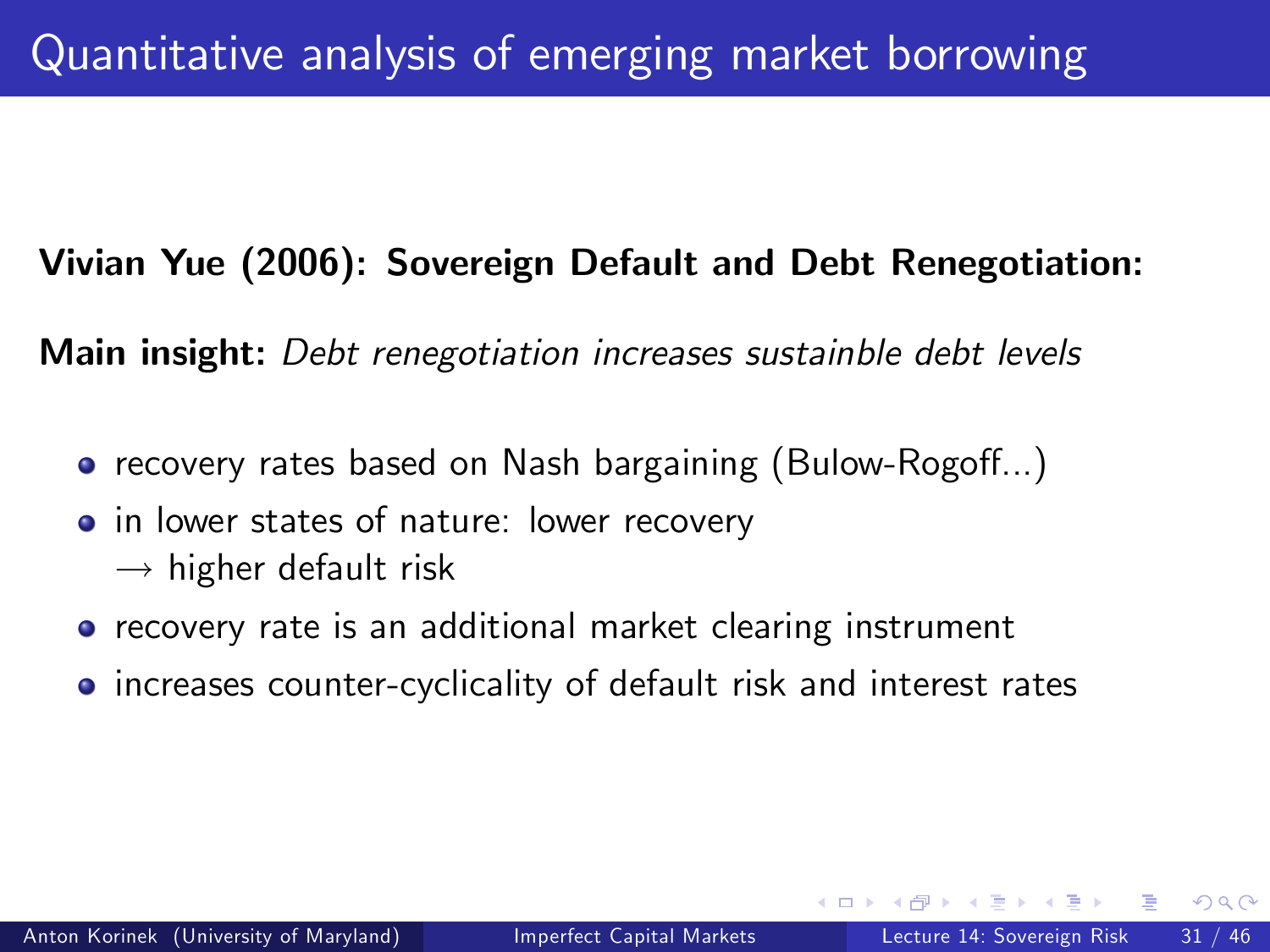# Calvo (1988): Servicing the Public Debt

Calvo (AER, 1988): Servicing the Public Debt: The Role of Expectations

### Model Setup:

- two time periods:  $t = 0, 1$
- two types of agents: consumers and government

#### Government:

- $\bullet$  in period 0, government borrows b and promises to repay  $R_b b$
- in period 1, government repudiates a proportion  $\theta \in [0, 1]$ and incurs at deadweight cost  $\alpha < 1$  per unit repudiated
- $\bullet$  outside option to invest in capital k at fixed rate of return R

<span id="page-31-0"></span>
$$
\rightarrow (1-\theta) R_b = R
$$

• budget constraint of the government:

$$
x = (1 - \theta) bR_b + g + \alpha\theta bR_b
$$
 (Gvt.BC)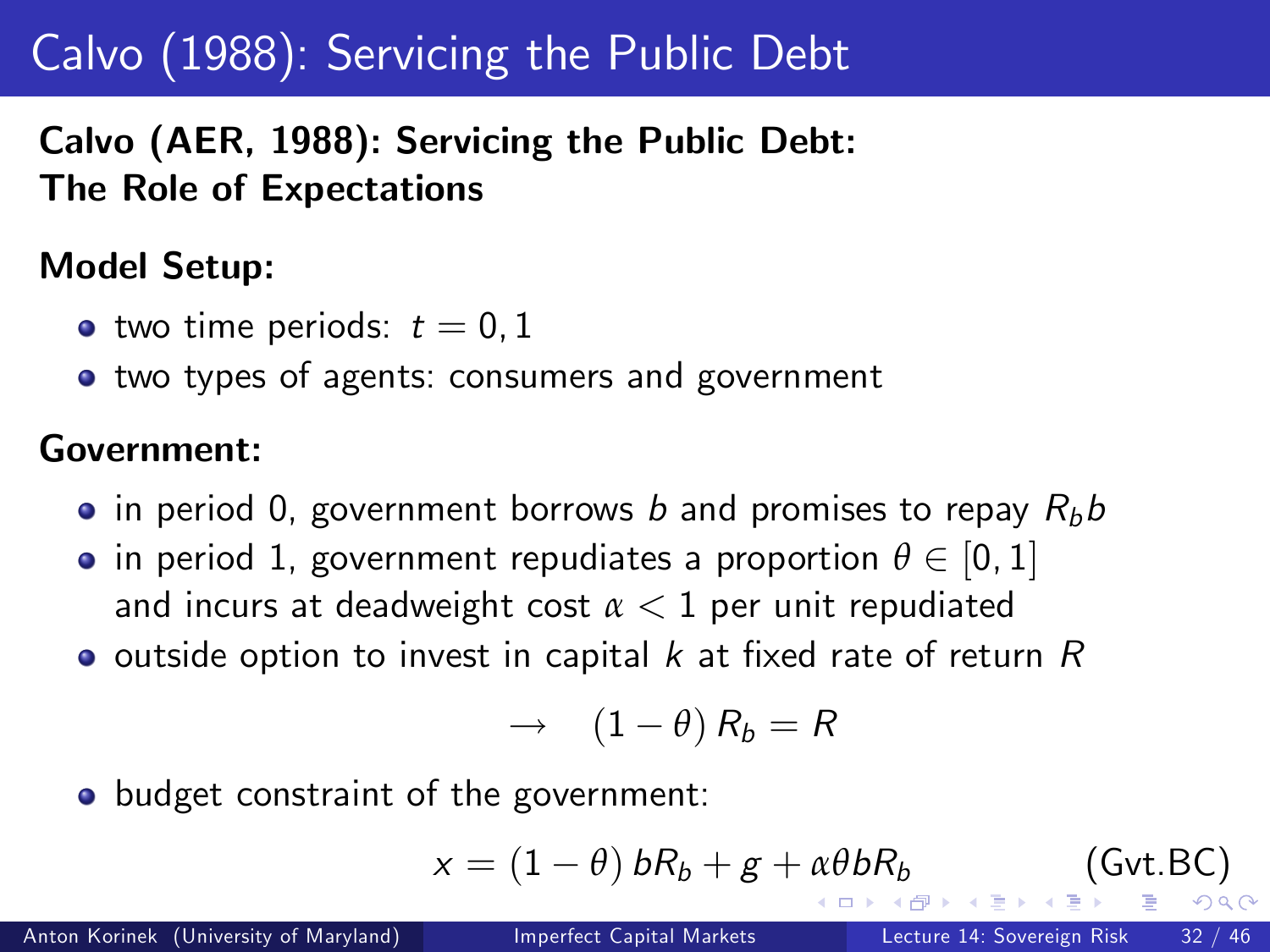# Calvo (1988)

#### Consumer budget constraint:

$$
c = y - z(x) + kR + (1 - \theta) bR_b - x \qquad (C.BC)
$$

where  $z(x)$  is a convex deadweight loss from taxation

from  $(Gvt.BC)$ , the repudiated debt satisfies

$$
\theta bR_b = \frac{bR_b + g - x}{1 - \alpha}
$$

In period 1, a time-consistent government takes  $bR_b$  as given

Maximizing consumption  $c$  w.r.t.  $x$  gives

FOC (x): 
$$
z'(x) = \frac{\alpha}{1-\alpha} \rightarrow
$$
 defines unconstrained x<sup>\*</sup>

x satisfies the govt. budget constraint, i.e.  $\theta \in [0, 1]$ , if

$$
g+\alpha bR_b\leq x\leq g+bR_b
$$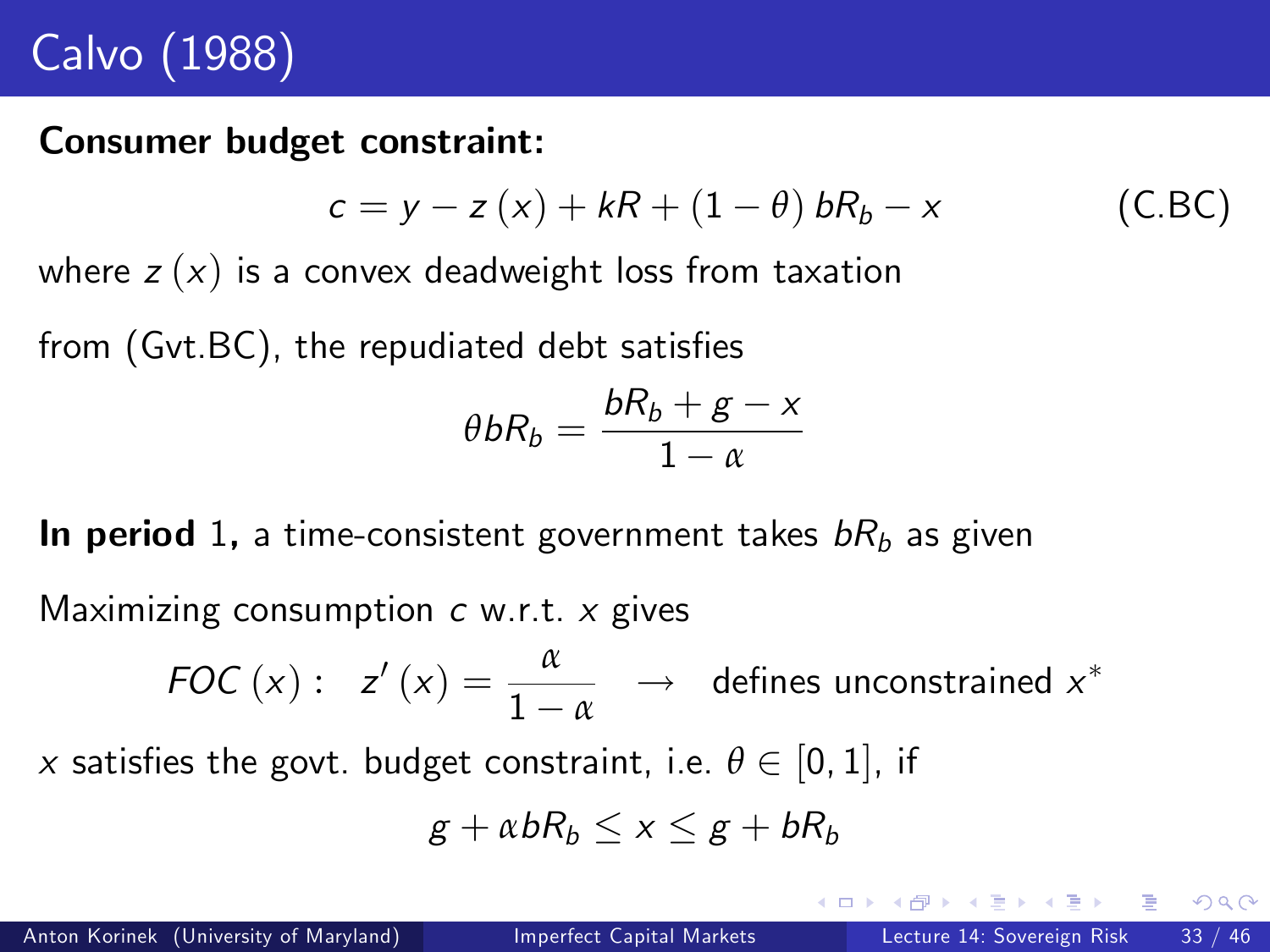# Calvo (1988)

# Period 1 Reaction Function: No. 4 No. 4 No. 4 No. 4 No. 4 No. 4 No. 4 No. 4 No. 4 No. 4 No. 4 No. 4 No. 4 No. 4 No



 $F_{\text{noise of host response}}$   $\theta$  and  $\theta$  function of  $\theta$ Choice of best response  $x$  as a function of  $R_b$  $\rightarrow$  optimal repudiation is increasing function of  $R_b$  $R_b$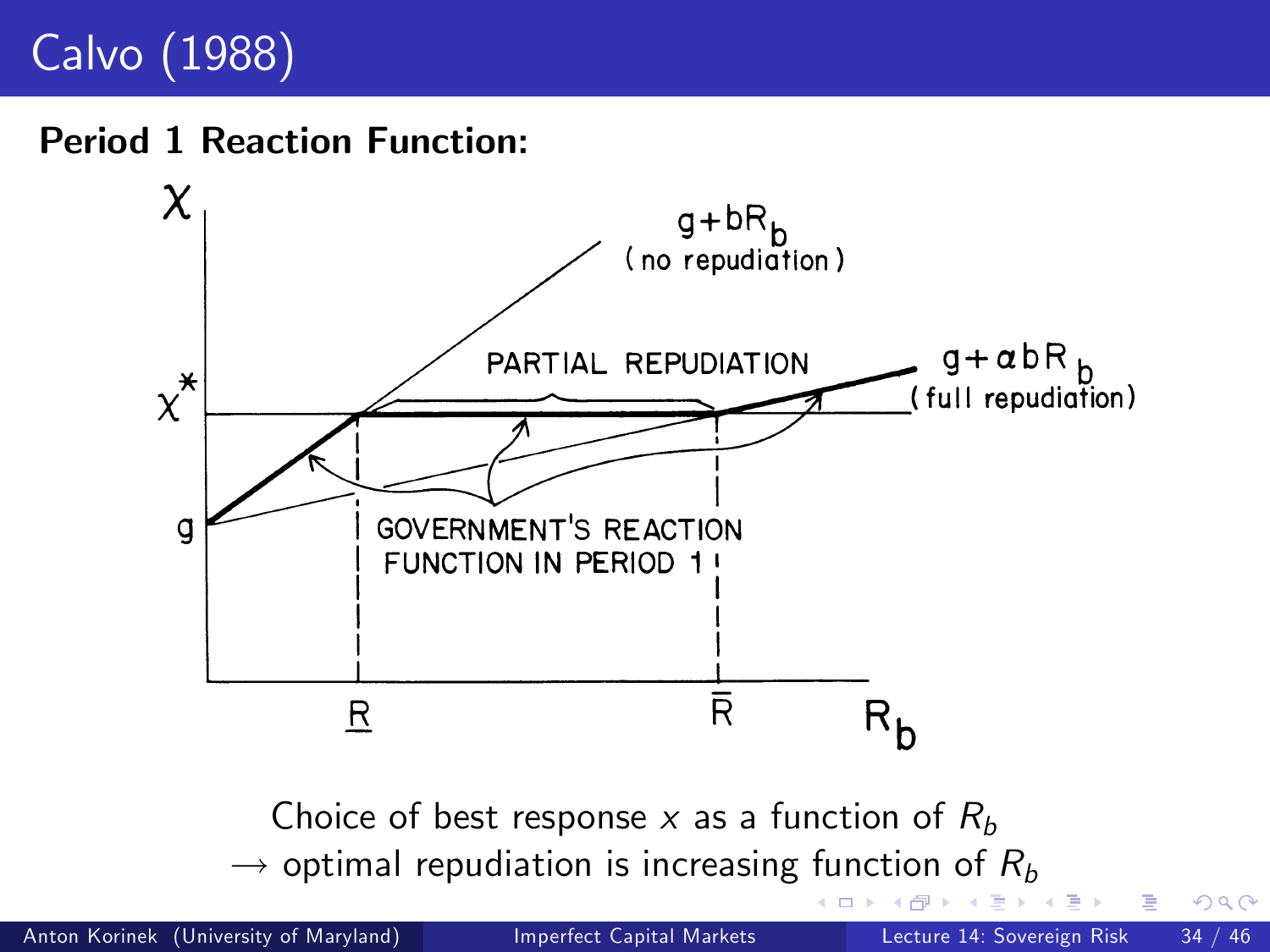### Period 0 Equilibrium:

consistency condition combining govt. budget constraint and investor participation constraint  $(1 - \theta) R_b = R$ :

<span id="page-34-0"></span>
$$
x = g + (1 - \alpha) bR + \alpha bR_b
$$

 $\rightarrow$  defines feasible combinations of  $(x, R_h)$ 

### 3 Possibilites:

if  $x^*>g+bR$ : two equilibria if  $x^* = g + bR$ : unique equilibrium with  $R_b = R = R$ Ø if  $x^* < g + b R$ : no debt issuance possible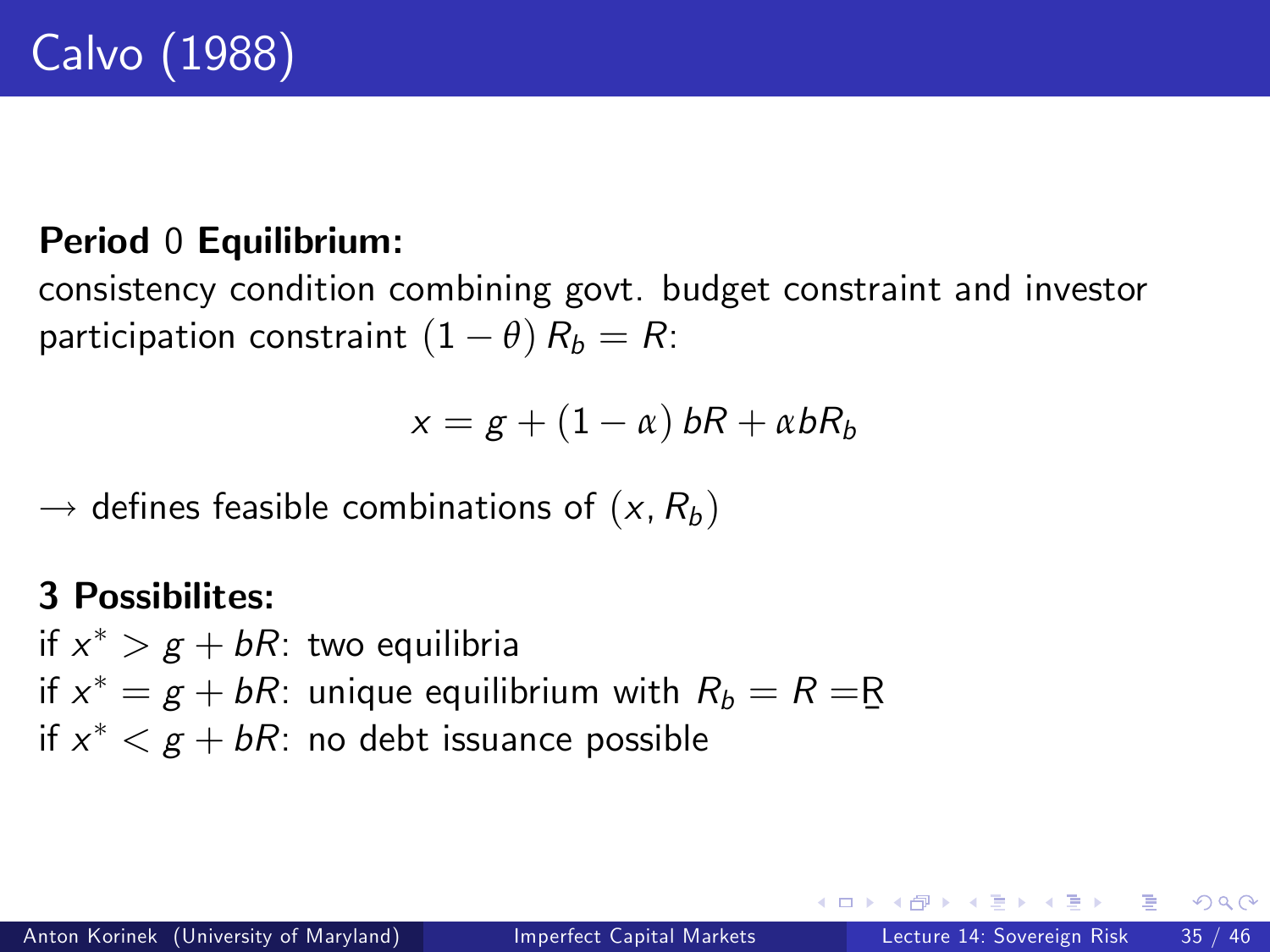# Calvo (1988)

### Determination of Equilibrium in Period 0:

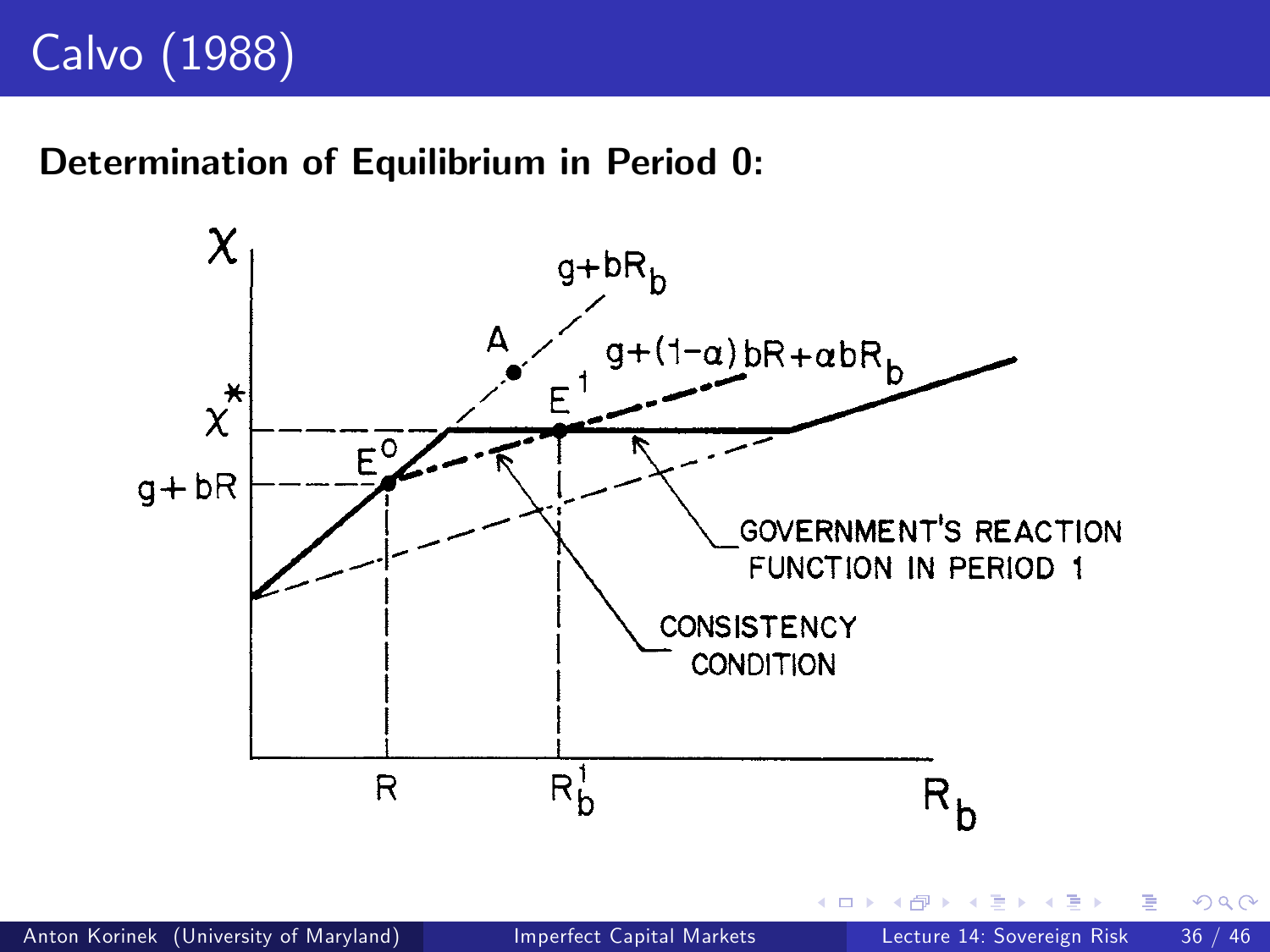### Total Consumption:

<span id="page-36-0"></span>
$$
c = y - z(x) + (k + b) R - x
$$

### Case of Multiple Equilibria:

in good equilibrium: no repudiation,  $R_b = R$ ,  $x = g + bR$ in bad equilibrium: partial repudation,  $R_b > R$ ,  $x = x^\ast$  $\rightarrow$  welfare-inferior

**Note:**  $x^*$  is an increasing function of *α*  $\rightarrow$  for low  $\alpha$ , no debt can be sustained  $\rightarrow$  costly  $\alpha$  makes bad equilibrium more costly, but it still exists

**Possible solution:** refuse to sell bonds at  $R_b > R$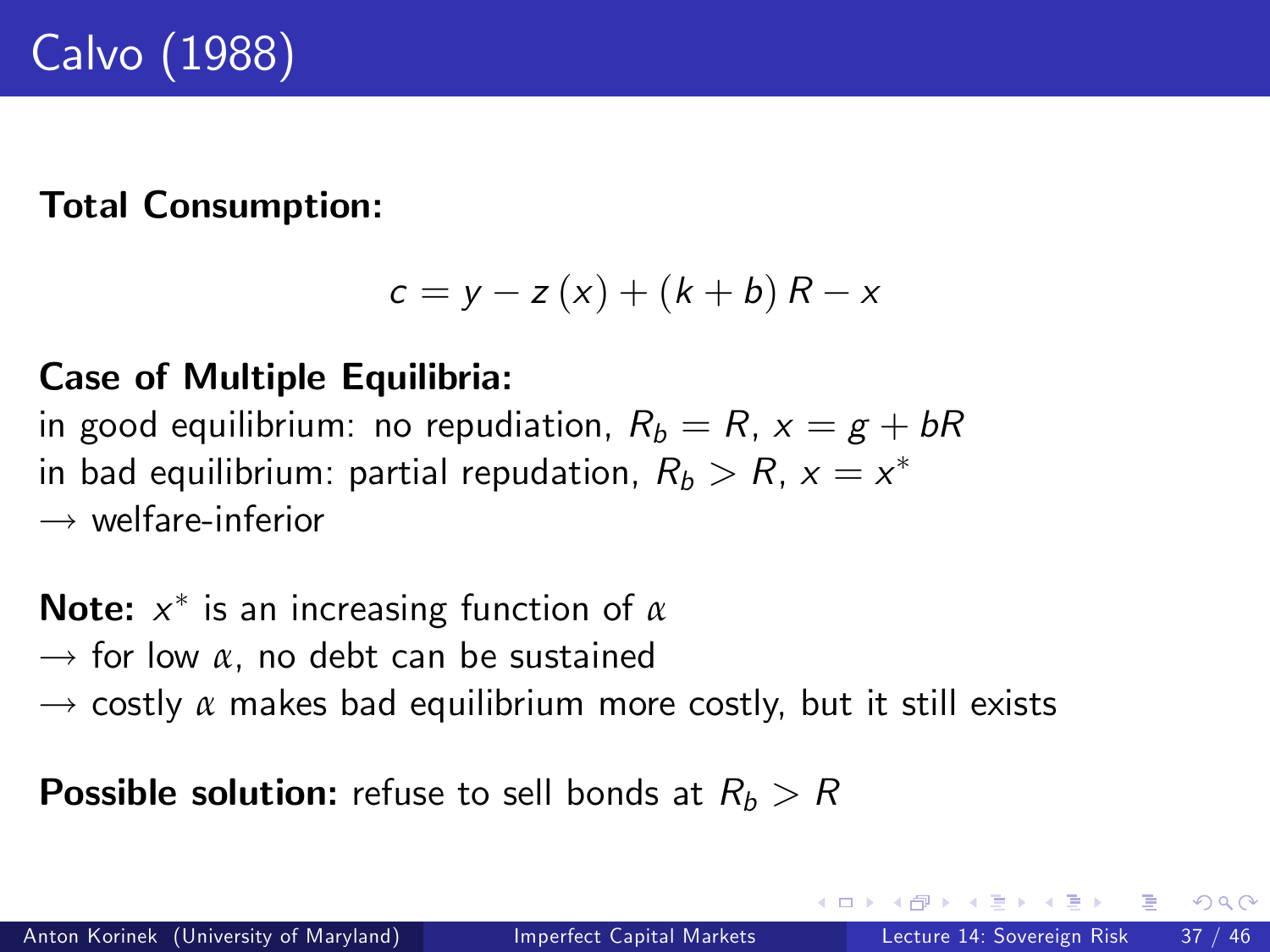# Calvo (1988)

#### Money and Nominal Debt:

we can interpret inflation as partial repudiation

$$
\bullet\ \text{ redefine}\ R_b=1+i
$$

- denote price levels as  $P_0$  and  $P_1$  and  $\pi=\frac{P_1-P_0}{P_0}$
- real return is  $P_0/P_1 \cdot R_b = (1 \theta) R_b$  so  $\theta = \frac{\pi}{1 + \pi}$
- **o** money demand:  $M/P = \kappa \rightarrow$  seigniorage revenue  $\kappa\theta$

Government budget constraint:

$$
x = (1 - \theta) bR_b + g - \kappa \theta
$$

Consumption, reduced by convex inflation cost  $\mathfrak{R}(\theta)$ :

$$
c = y - z(x) + kR + (1 - \theta) bR_b - x - \kappa\theta - \Re(\theta)
$$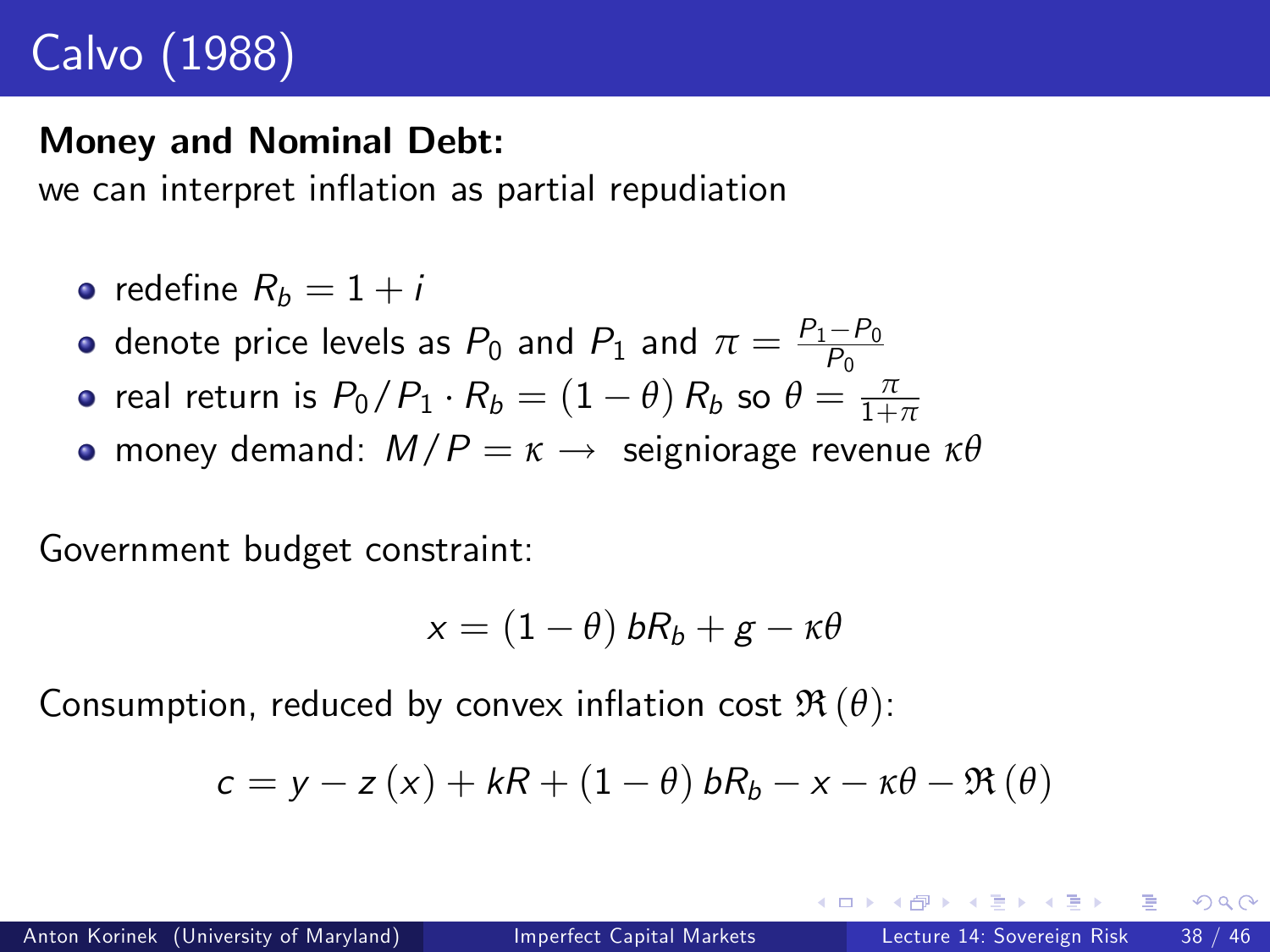First-Best Equilibrium (under commitment):

$$
\min_{\theta} z (g + bR - \kappa \theta) + \Re(\theta)
$$

 $\rightarrow$  defines  $\theta^{fb}$  via FOC z'  $(x)$   $\kappa = \Re'(\theta)$ 

Note: consumption is lower the higher inflation

**Second-Best Equilibrium** (time-consistent  $-$  optimizing in pd 1):

$$
\min z (g + b (1 - \theta) R_b - \kappa \theta) + \Re(\theta)
$$
  

$$
FOC (x) : z' (x) (bR_b + \kappa) = \Re'(\theta)
$$

 $\to$  defines  $\theta^{sb} > \theta^{fb}$  which satisfies  $\partial \theta^{sb}/\partial (b R_b) > 0$  and  $\partial \theta^{sb}/\partial g > 0$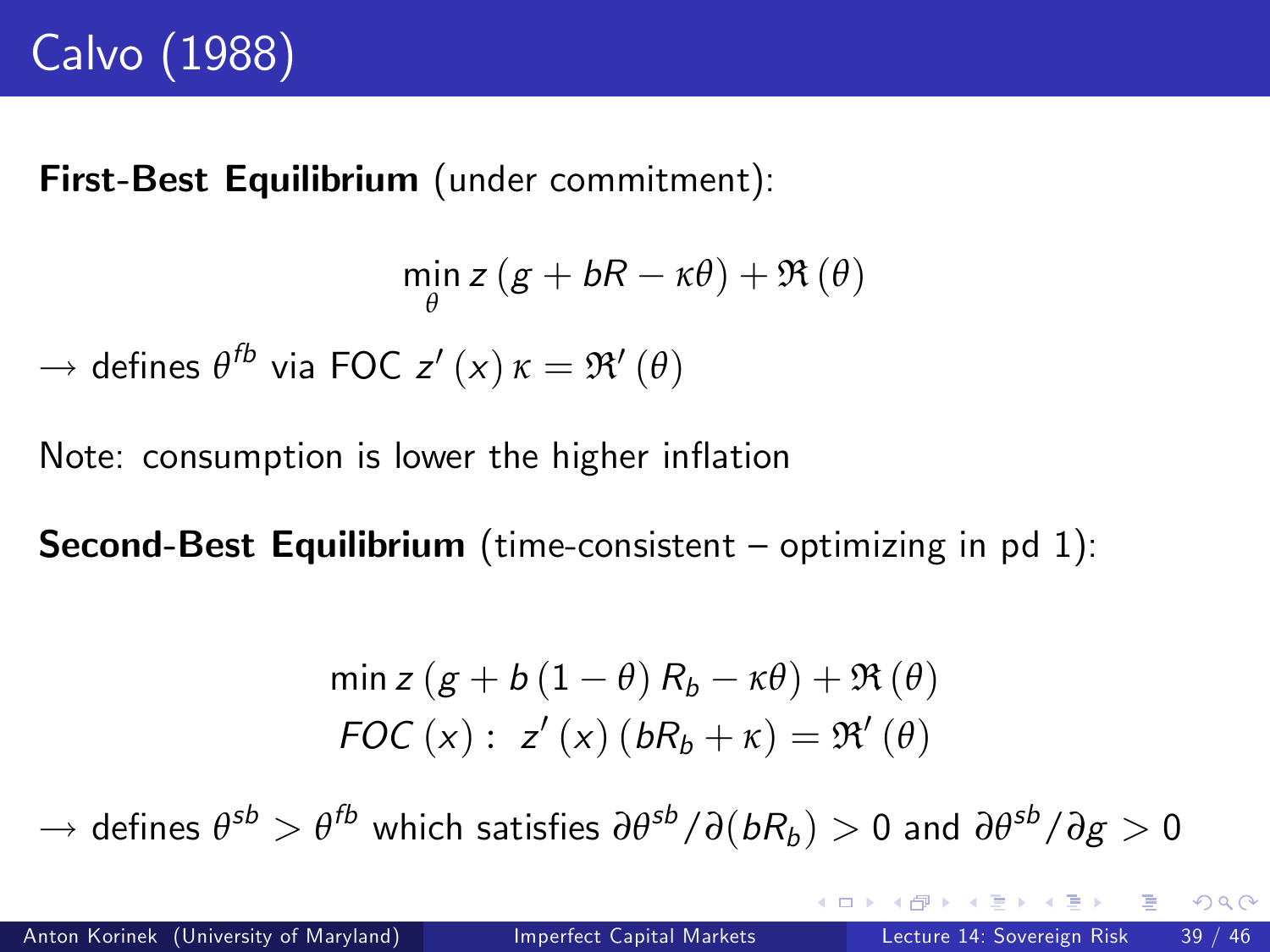### Multiple Equilibria in Monetary Example:



4 0 8

 $QQ$ 

э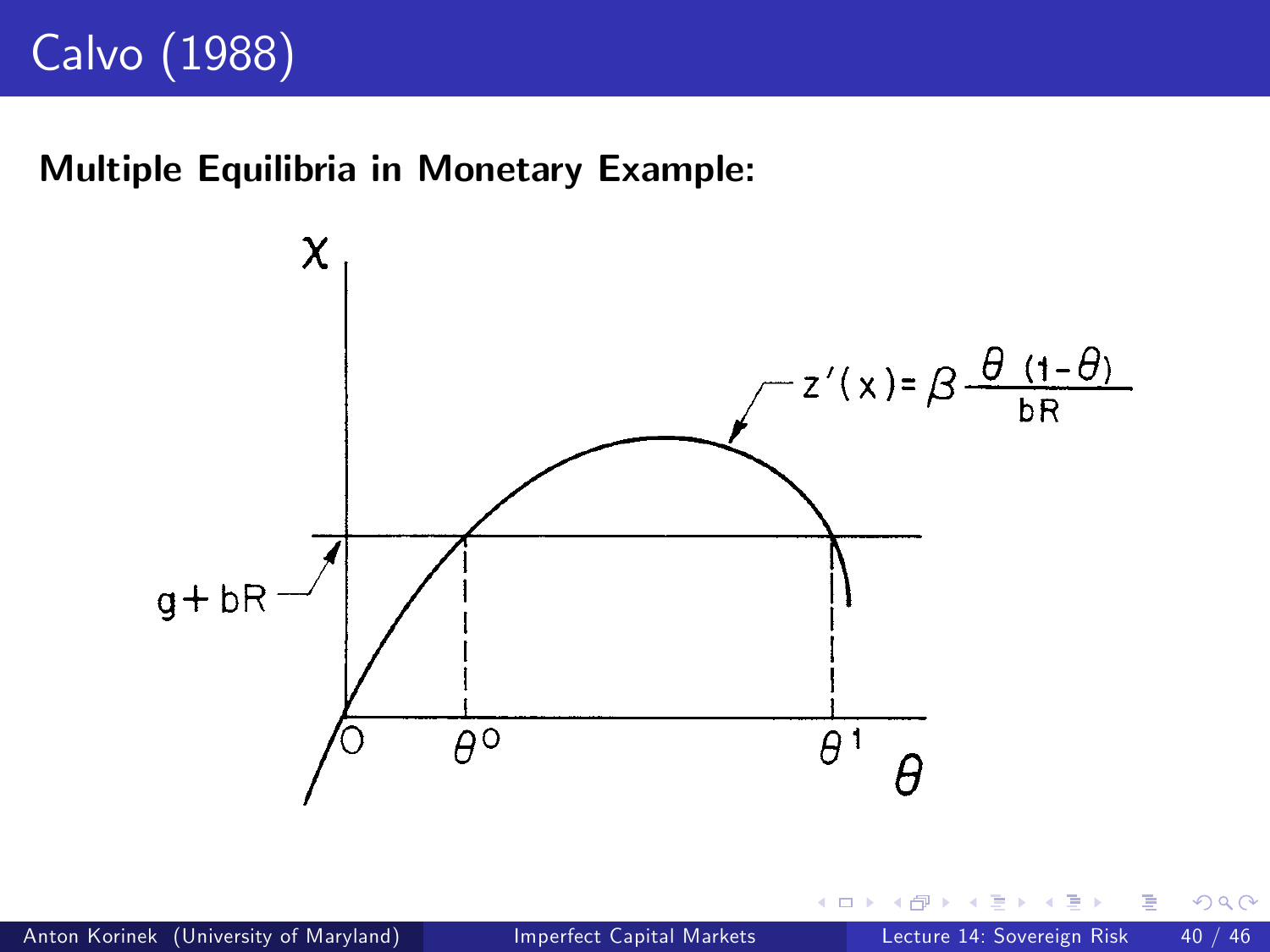# Jeanne (2012): Fiscal Challenges

Fiscal Challenges to Monetary Dominance in the Euro Area Two (caricature) views on European debt crisis:

- **1** "Northern View:" interest rate spreads on Southern debt
	- **•** reflect default risk
	- are desirable to provide incentives for consolidation

2 "Southern View:" interest rate spreads on Southern debt

- reflect self-fulfilling bad equilibrium
- could easily be avoided by lender-of-last-resort
	- $\rightarrow$  actually emergency lending only off equilibrium

### Contribution:

- "Southern View" ignores non-zero possibility of default
- "Northern View" ignores difficulty of adjustment with excessive spreads  $\rightarrow$  incentives may actually weaken

<span id="page-40-0"></span> $QQ$ 

イロト イ押ト イヨト イヨト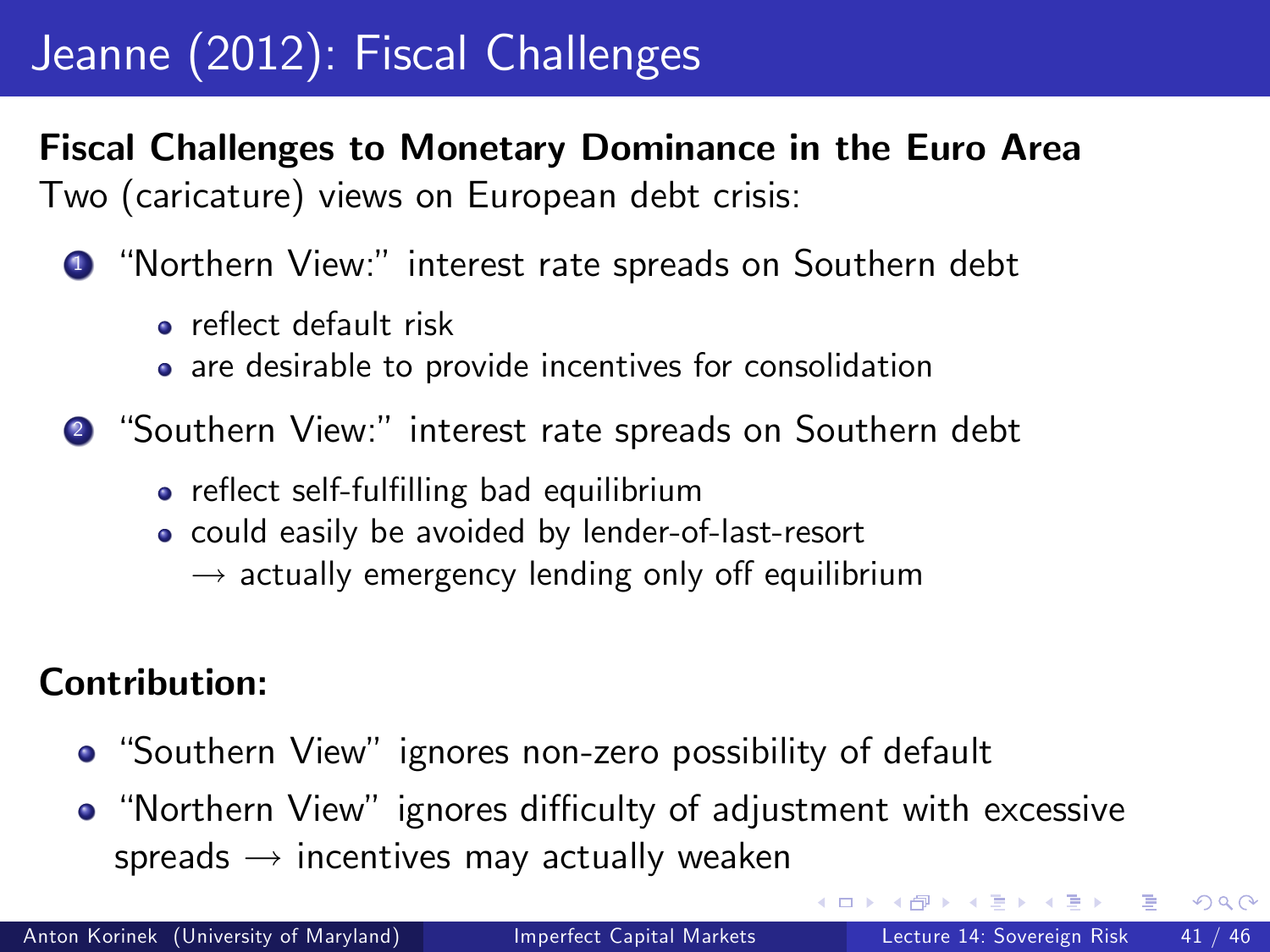### Background (Sargent and Wallace, 1981):

### Monetary dominance:

- monetary authorities control inflation (leader)
- **•** fiscal authorities take seigniorage as given and implement feasible fiscal path to ensure solvency (follower)

### Fiscal dominance:

- fiscal authorites choose spending path (leader)
- **•** monetary authorities provide seigniorage revenue to ensure solvency (follower)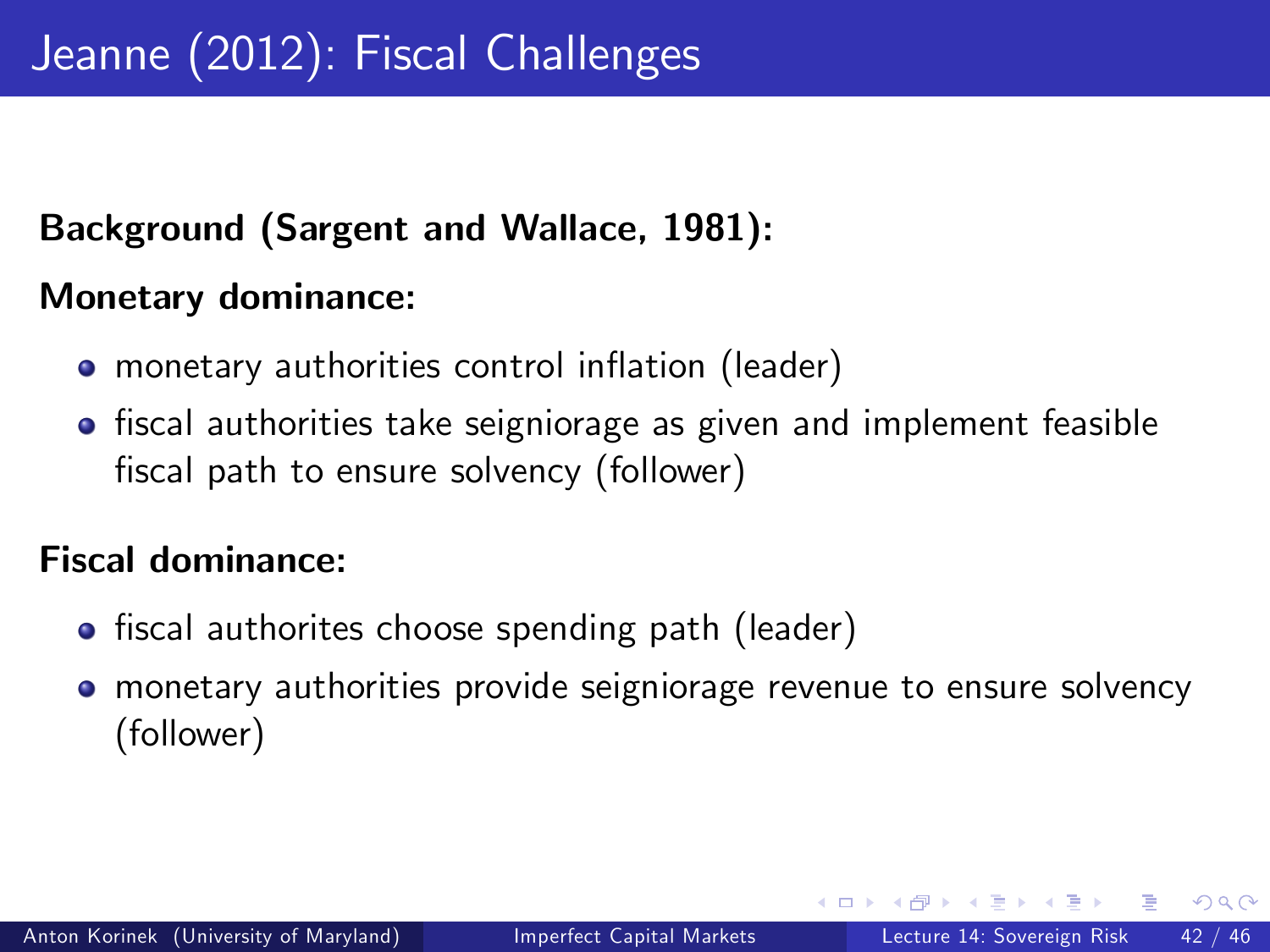### Model Setup:

- 2 periods  $t = 1, 2$  (short & long term)
- **•** central bank targets  $\pi = 0$
- fiscal authority needs to roll over debt  $d_1$  at  $t = 1$

$$
(1+i) d_1 = d_2
$$

**•** government budget constraint at  $t = 2$  is



where r is risk-less real interest rate

 $\bullet$  fiscal balance b needs to adjust to debt to avoid haircut/inflation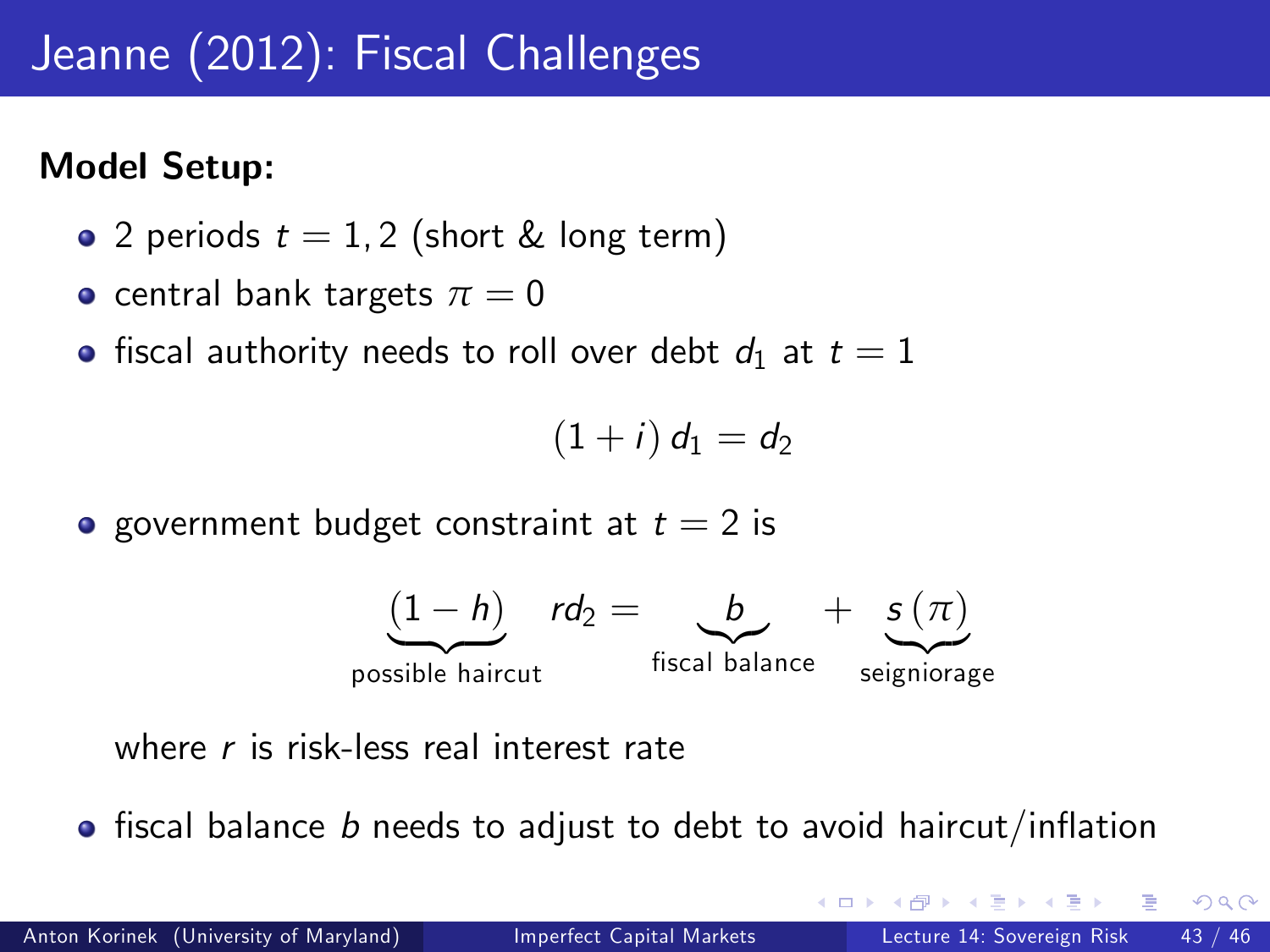### Possibility of Debt Crises:

- **•** probability  $P(b)$  that fiscal authorities fail to do so satisfies  $P\left(\underline{b}\right)=0$ ,  $P\left(\bar{b}\right)=1$  and  $P^{\prime}\left(b\right)>0$  in between
- two adjustment possibilities:
	- probability  $\mu$ : default/haircut:  $1 h = b / r d_2$
	- **•** probability  $1 \mu$ : inflation:  $s(\pi) = r d_2 b$
	- $\rightarrow u$  is a measure of monetary credibility
- participation constraint of investors:

$$
(1+i) [1 - \mu h P(b)] = 1 + r \quad \text{or} \quad 1 + i = \frac{1 + r}{1 - \mu h P(r (1+i) d_1)}
$$

- $\rightarrow$  both sides of equation are increasing in *i*
- $\rightarrow$  possibility of Calvo-style multiple equilibria

<span id="page-43-0"></span>ラメ メラメ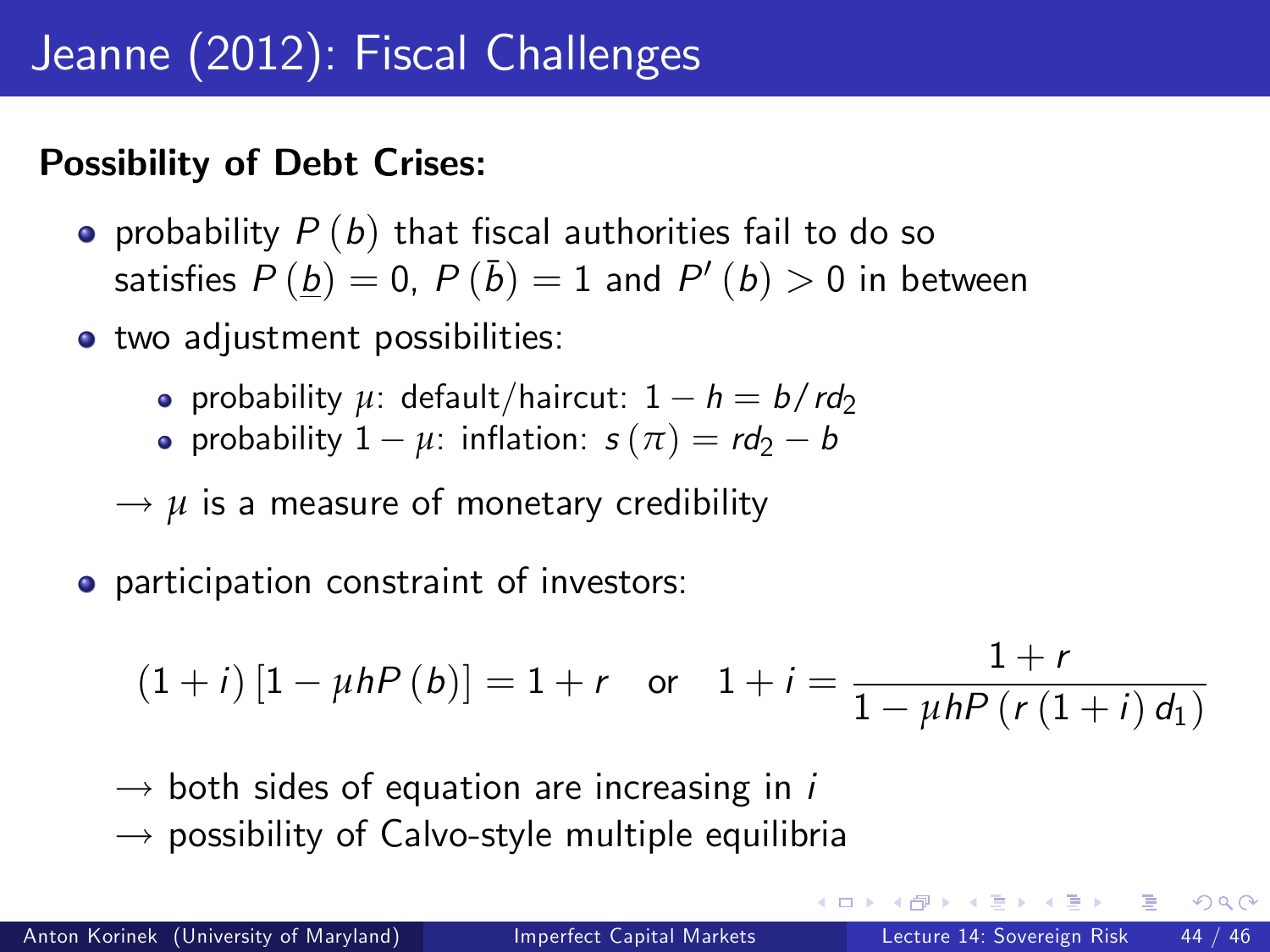### Multiple Equilibria:



<span id="page-44-0"></span>